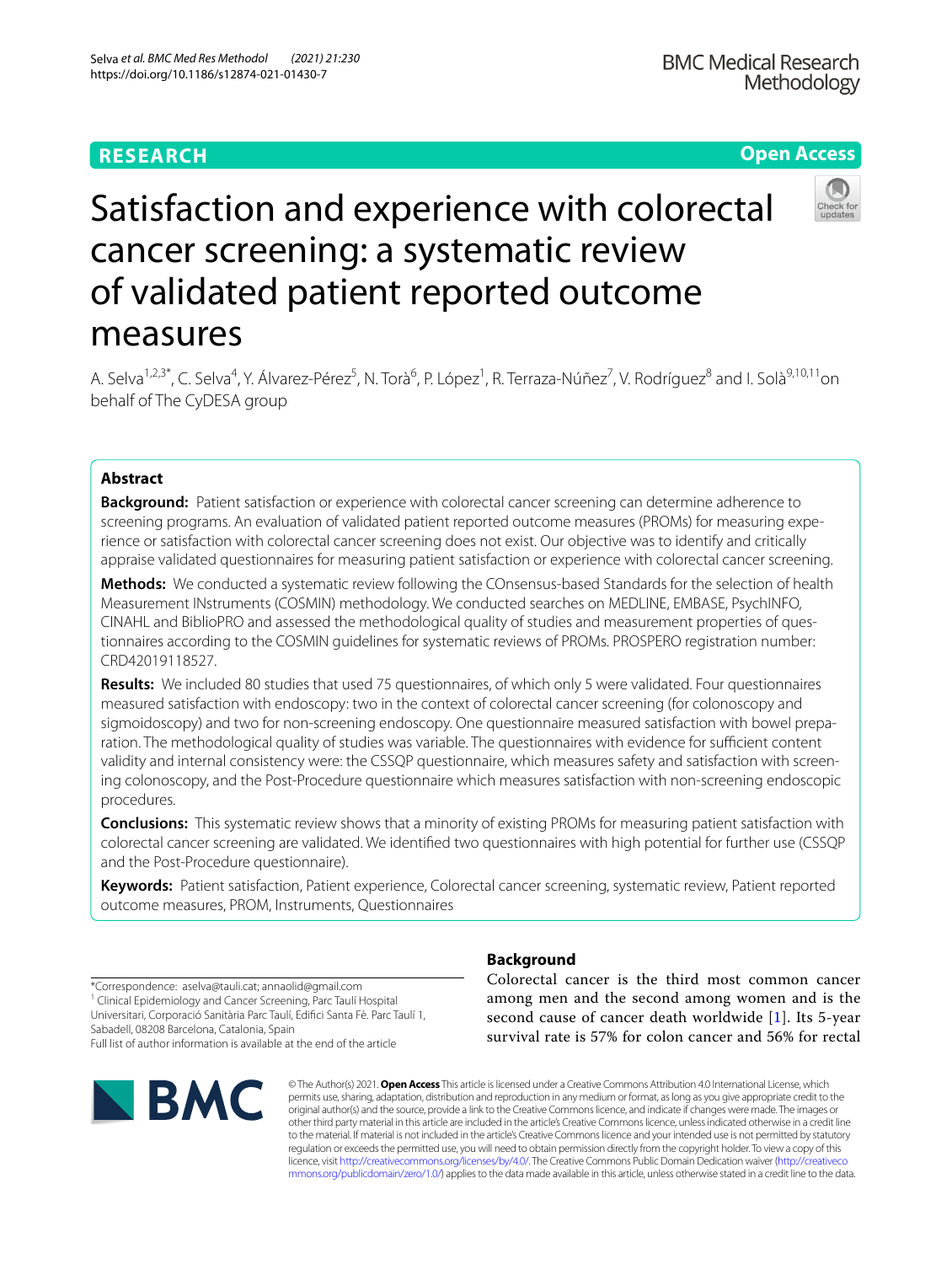cancer [[2\]](#page-13-1). Survival is related to tumor stage at diagnosis, so screening strategies have the potential to reduce the burden of the disease through early detection [\[3](#page-13-2), [4](#page-13-3)].

Colorectal cancer screening aims to detect latent disease in early stages, so it can be treated more efectively than if diagnosed when symptoms appear [[5\]](#page-13-4). Organized screening programs have proven to reduce incidence and mortality from colorectal cancer  $[5-9]$  $[5-9]$ . There are diferent tests that can be used for colorectal cancer screening: 1. stool tests (guaiac or immunochemical); 2. endoscopic tests (sigmoidoscopy and colonoscopy); 3. image test (CT colonography and capsule endoscopy); and 4. biomarkers in peripheral blood. In Europe, stool tests, particularly fecal immunochemical tests, are the most used in organized screening programs [[5](#page-13-4), [10,](#page-13-6) [11\]](#page-13-7). However, in North America, colonoscopy remains the most commonly used procedure [\[10](#page-13-6)].

For organized screening programs to have the expected population impact, it is essential that the participation and adherence rates are high [[5\]](#page-13-4). Patient experience and satisfaction with screening programs are among the factors that determine adherence to them. Studies conducted on colorectal cancer screening showed that satisfaction with past stool test screening is a strong behavioral predictor of adherence to future screening rounds  $[12-14]$  $[12-14]$  $[12-14]$ . In addition, for breast cancer screening, several studies have shown that perceived satisfaction with screening can lead to good program adherence [[15](#page-13-10)–[18](#page-13-11)]. Furthermore, it should be borne in mind that screening programs are aimed at asymptomatic populations that have not required or requested health care for this condition, and it is the health system itself that invites them to participate. For these reasons, it is necessary to measure and monitor the experience and satisfaction of participants in relation to colorectal cancer screening.

Patient experience and patient satisfaction are patientreported outcome measures (PROMs) often used interchangeably despite having a small diference in meaning [[19,](#page-13-12) [20\]](#page-13-13). While patient experience provides a report of the health care from the receiver's perspective, patient satisfaction involves some sort of rating or evaluation [[19\]](#page-13-12). Although patient satisfaction lacks a formal defnition, it can be understood as a subjective evaluation of health care based on the extent to which patients' expectations are met [[20](#page-13-13), [21](#page-13-14)]. Both patient experience and satisfaction have been used to monitor the quality of health care services, benchmark hospital performance and establish hospital rankings, and monitor the efectiveness of interventions  $[19, 22]$  $[19, 22]$  $[19, 22]$  $[19, 22]$ . The most used method to obtain these patient-reported measures is self-reported questionnaires. However, these questionnaires need to be valid (they accurately represent the patient experience or satisfaction) and reliable (the measure is consistent) [[19](#page-13-12), [20\]](#page-13-13).

To our knowledge, an evaluation of validated PROMs to measure patient experience and/or satisfaction with colorectal cancer screening does not exist. Our objective was to identify all the questionnaires used for measuring patient experience or satisfaction with colorectal cancer screening and critically appraise the measurement properties of those validated.

#### **Methods**

We conducted a systematic review following the COnsensus-based Standards for the selection of health Measurement INstruments (COSMIN) methodology for systematic reviews of patient-reported outcome measures (PROMs) [\[23](#page-13-16)[–25](#page-13-17)]. We registered the review protocol in PROSPERO ([http://www.crd.york.ac.uk/PROSP](http://www.crd.york.ac.uk/PROSPERO) [ERO](http://www.crd.york.ac.uk/PROSPERO)) [registration number CRD42019118527] and report its fndings according to the PRISMA statement  $[26]$  $[26]$ . This systematic review is part of a broader project, the CyDESA study that aims to evaluate satisfaction and patient participation in decision making in colorectal cancer screening.

#### **Search strategy**

We conducted an exhaustive search in MEDLINE (Pub-Med), EMBASE (Ovid), PsycINFO (Ovid) and CINAHL (EBSCOHost) without language or date restrictions. We kept the search updated while we conducted the review and performed the last search in October 2020. The detailed search strategies and dates are available in Annex [A.](#page-12-0) We also searched in BiblioPRO and checked the references listed in included studies. We designed a search strategy combining controlled vocabulary from each database and text words related to the topics review (e.g., satisfaction and colorectal screening). Although a proposal to fnd studies on PROMs measurement properties exists [\[27](#page-14-1)], we defned and used a more specifc list of terms to flter the search results.

#### **Eligibility criteria**

We included validation studies which reported the development and/or the evaluation of one or more measurement properties of questionnaires measuring patient experience or satisfaction with colorectal cancer screening, irrespective of the screening test used. To avoid being too restrictive, we also included studies on the development or validation of questionnaires that measure patient experience or satisfaction with colonoscopy (irrespective of it was performed in the context of a screening program) and with the notifcation process of a screening result. We also considered studies (irrespective of their design) that assessed patient experience or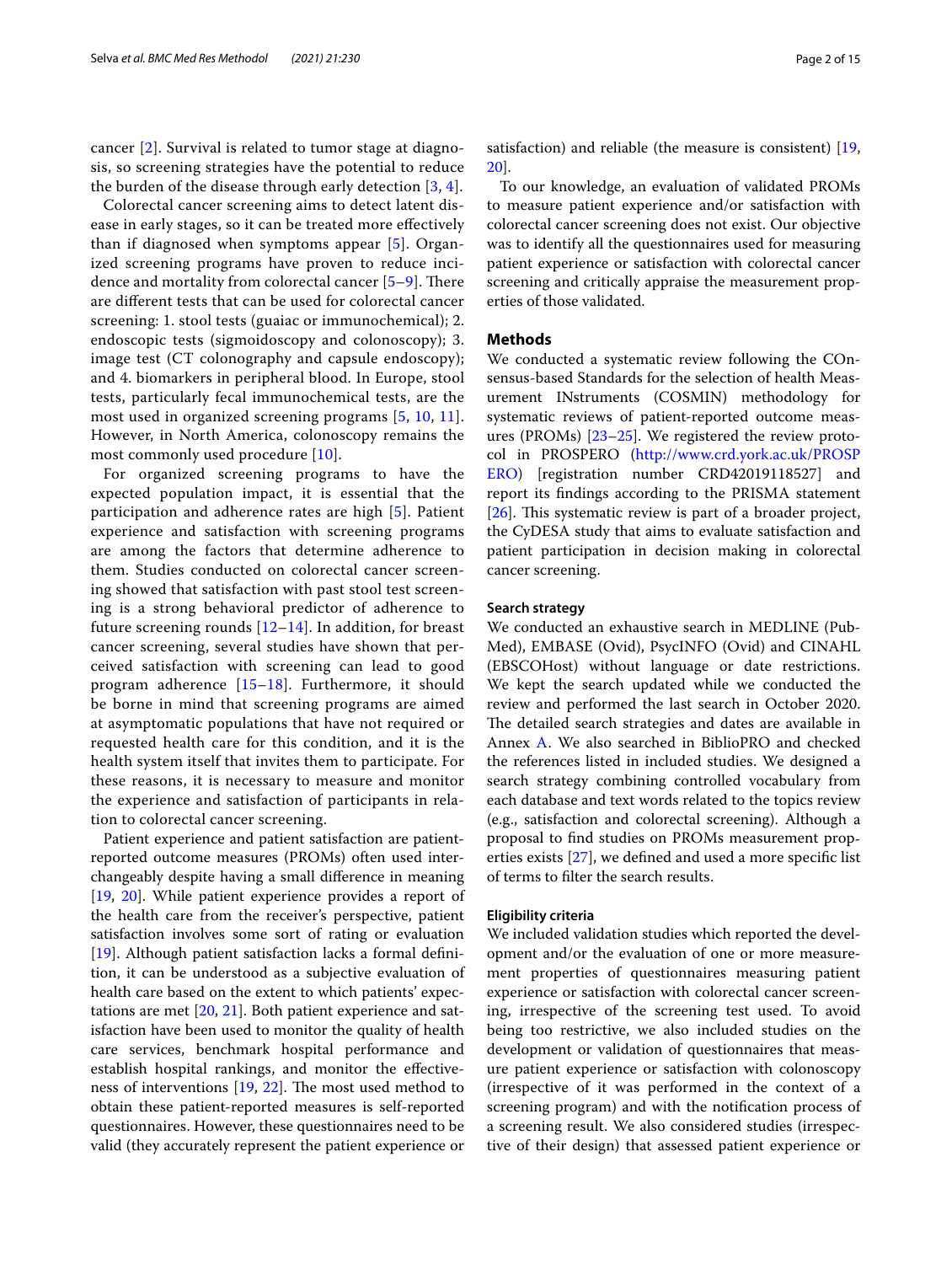satisfaction with colorectal screening as an outcome. From these studies, we tried to obtain information on the questionnaire used to measure the outcome and tried to locate the validation study to consider its inclusion.

We limited the inclusion to studies published in English, Spanish, French and Italian. We excluded studies that assessed satisfaction with the decision to uptake screening and studies that used alternative methods to questionnaires to measure experience or satisfaction, such as interviews or diaries.

Two authors independently assessed the results of the search for eligibility, and then made a fnal decision based on the full text of the references deemed eligible. Disagreements were resolved with the help of a third reviewer.

#### **Data extraction**

We developed and pilot-tested a case report form (CRF) using Google Forms. The CRF is available from the authors on request. Two authors independently extracted data from included studies and disagreements were resolved with the help of a third reviewer. When full questionnaires were not reported in the paper, we tried to contact the corresponding authors in order to obtain them.

We extracted the following data from eligible documents following the recommendations from the COS-MIN user manual [\[23](#page-13-16), [28\]](#page-14-2): 1. General characteristics of the study (country, year of publication, study design, objective, main outcomes); 2. Characteristics from the questionnaire targeted population or those that participated in the validation; 3. Main characteristics of the questionnaire (name, original language and available translations, administration characteristics, domains measured, number of items, evidence for validity); 4. Information on questionnaires psychometric properties; 5. Information on interpretability of questionnaires (the degree to which a quantitative score or a change in score of a questionnaire can have a qualitative meaning) and feasibility (the ease of application of the questionnaire in a setting). Interpretability and feasibility are not considered measurement properties, but are important aspects for selecting a questionnaire to use in practice [\[23](#page-13-16)].

**Assessment of methodological quality of included studies**

We assessed the methodological quality of each measurement property study using the COSMIN Risk of Bias checklist [\[24\]](#page-13-18). According to this checklist, methodological quality of studies was rated as either "very good", "adequate", "doubtful" or "inadequate" for each measurement property assessed. We used the COSMIN taxonomy to determine which measurement property were assessed in each study.

#### **Assessment of measurement properties results**

The result of each measurement property study was rated against the updated criteria for good measurement properties based on Terwee et al. [\[29](#page-14-3)] and Prinsen et al. [[30](#page-14-4)] (Annex [B\)](#page-12-0). Each result was rated as either sufficient  $(+)$ . insufficient  $(-)$ , or indeterminate  $(?)$ .

Following the COSMIN manual, we graded the quality of the evidence for the rating of each measurement property of each questionnaire using the GRADE approach [\[31](#page-14-5)], which specifes four levels of quality of evidence (high, moderate, low or very low) depending on the presence of four factors (risk of bias, indirectness, inconsistency and imprecision). If the overall rating for a measurement property is indeterminate (?), the quality of the PROM cannot be judged and there will be no grading of the quality of the evidence [[23\]](#page-13-16).

The process of assessing methodological quality of studies, rating measurement properties and grading the evidence was done by two authors independently and diferences were resolved by consensus. Attempts were made to contact the authors of included PROMs for information on all measurement properties of questionnaires.

According to ratings on methodological quality and the results of measurement properties, included PROMs were classifed providing a recommendation on the most suitable questionnaire to be used  $[23]$  $[23]$  (Table [1](#page-2-0)).

#### **Data analysis and synthesis**

We used descriptive statistics to synthesize fndings, calculating absolute frequencies and proportions as appropriate. We planned to quantitatively pool the results reported by diferent studies on measurement properties of each questionnaire. However, we were not able to do

<span id="page-2-0"></span>

|  |  | <b>Table 1</b> Categories for classification of PROMs |  |
|--|--|-------------------------------------------------------|--|
|--|--|-------------------------------------------------------|--|

| Category | <b>Characteristics</b>                                                                                                | <b>Implications</b>                                                                                                 |
|----------|-----------------------------------------------------------------------------------------------------------------------|---------------------------------------------------------------------------------------------------------------------|
| A        | Evidence for sufficient content validity (any level) and at least<br>low evidence for sufficient internal consistency | Have potential to be recommended as the most suitable questionnaire<br>for the construct and population of interest |
| B.       | Questionnaire not categorized in A or C                                                                               | May have the potential to be recommended, but further validation<br>studies are needed                              |
| C        | High quality evidence for an insufficient measurement property                                                        | Should not be recommended                                                                                           |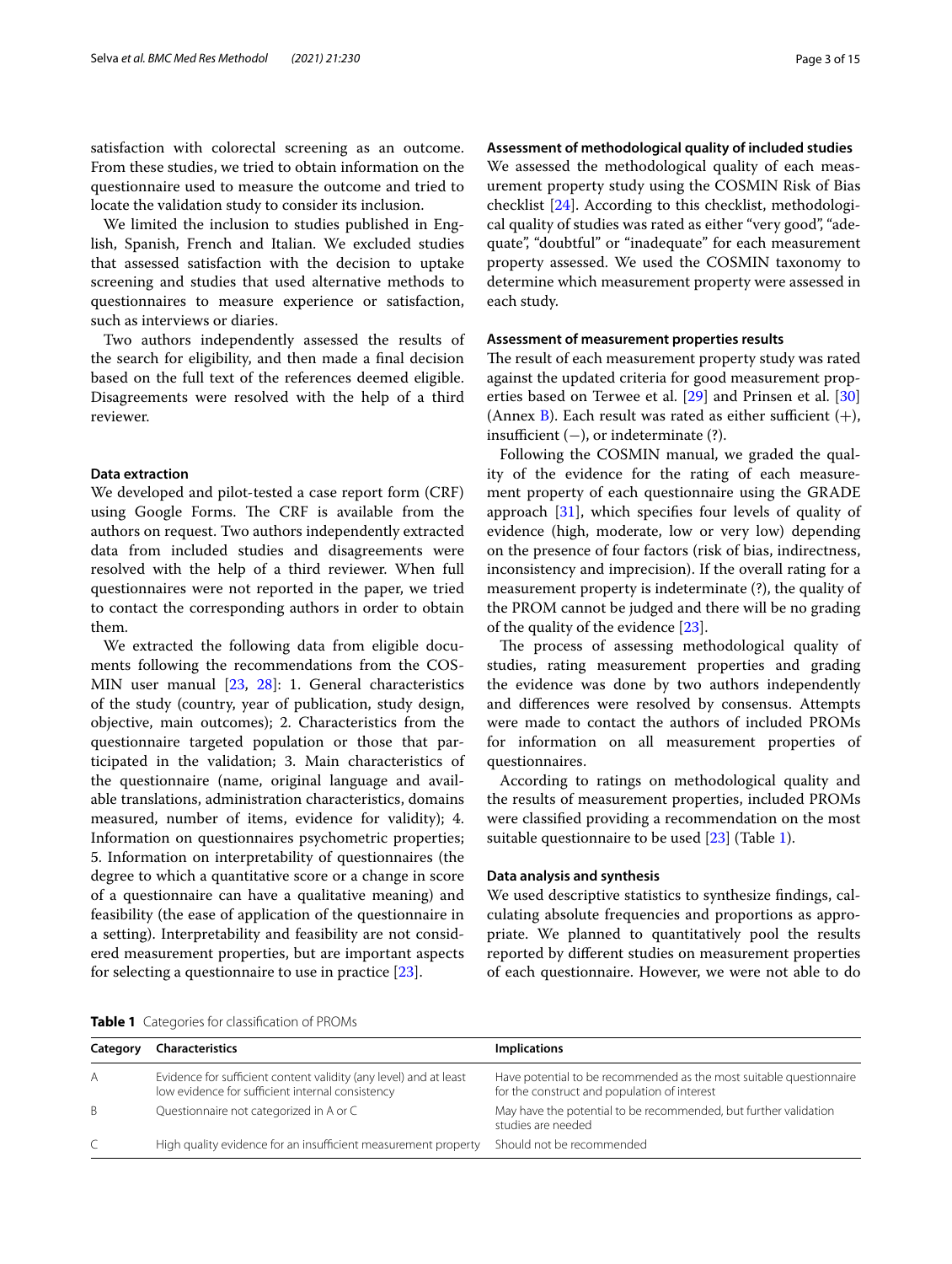so as we only found one study for each questionnaire. A statistical analysis was performed using SPSS, version 25.0 (SPSS Inc., Chicago, IL, USA). We report the fndings of the review as a narrative synthesis of the characteristics and measurement properties from each included questionnaire.

#### **Ethical approval**

No ethical approval was required as this study is a systematic review.

## **Results**

#### **Study selection**

We describe the eligibility process in a PRISMA flowchart [[26\]](#page-14-0) (Fig. [1](#page-3-0)). We screened the titles and abstracts of 3749 references obtained from the searches, selected

158 records for full-text assessment and fnally included 80 studies. Reasons for exclusions are detailed in Fig. [1.](#page-3-0)

#### **Characteristics of included studies and questionnaires**

We identifed 80 studies published from 1992 to 2020 that used questionnaires to measure patient experience or satisfaction with colorectal cancer screening or with the conduction of non-screening colonoscopy, sigmoidoscopy or with bowel preparation. Most of them were published in North America (38, 47.5%) and Europe (26, 32.5%) from 2010 on (Table [2\)](#page-4-0). Most studies were experimental or observational studies in which patient experience or satisfaction were measured as outcomes (75, 93.7%) and only fve studies (6.2%) described the development of a questionnaire or its validation. These 80 studies used 75 diferent questionnaires, being most of them self-administered (70, 93.3%) and written in English (61,

<span id="page-3-0"></span>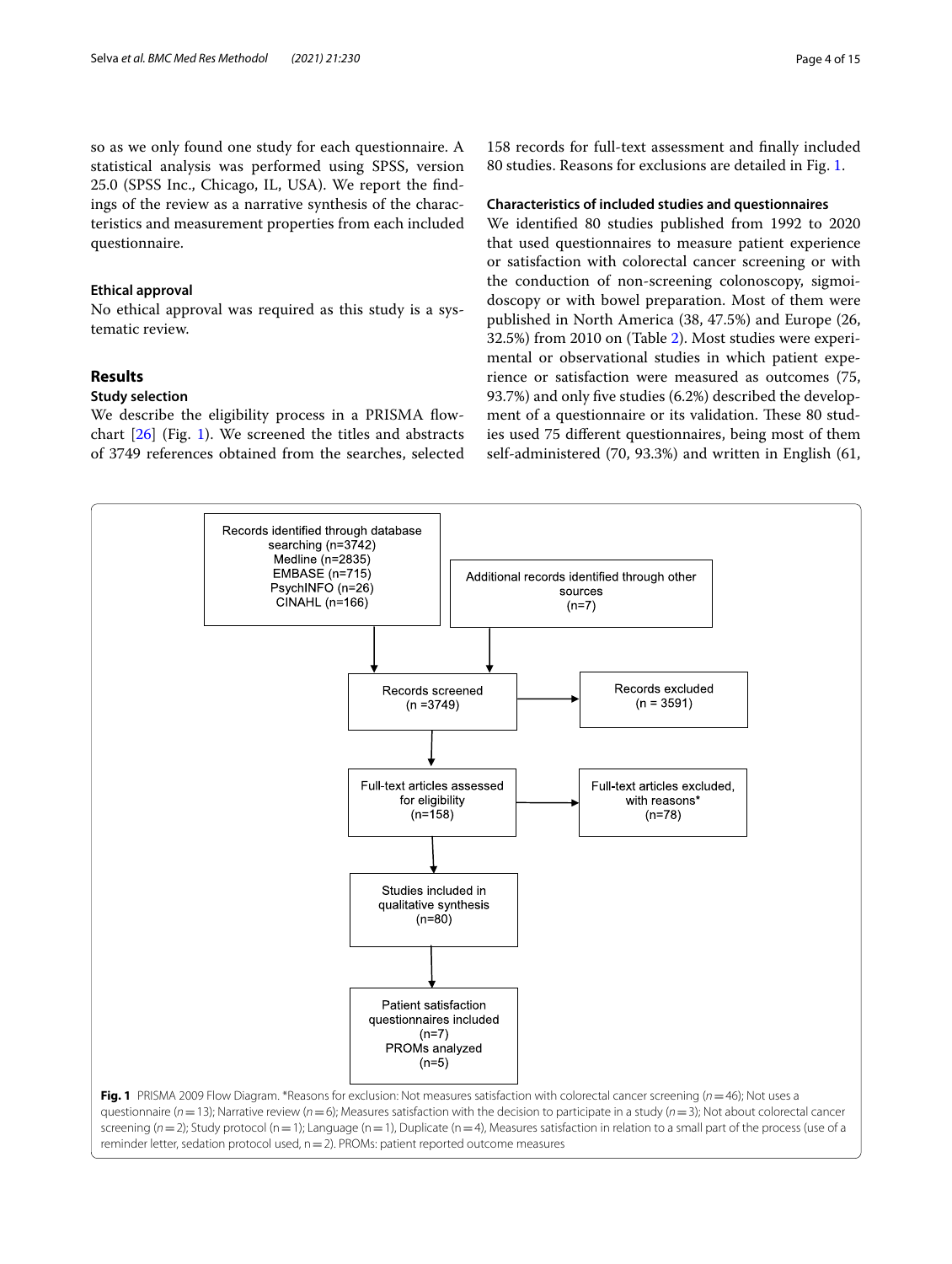<span id="page-4-0"></span>

| Included studies ( $n = 80$ )                                         | N              | %    |
|-----------------------------------------------------------------------|----------------|------|
| Continent                                                             |                |      |
| North America                                                         | 38             | 47.5 |
| Europe                                                                | 26             | 32.5 |
| Asia                                                                  | 8              | 10.0 |
| Oceania                                                               | 6              | 7.5  |
| Other                                                                 | $\overline{2}$ | 2.5  |
| Year of publication                                                   |                |      |
| < 2005                                                                | 24             | 30.0 |
| 2005-2010                                                             | 14             | 17.5 |
| >2010                                                                 | 42             | 52.5 |
| Study design                                                          |                |      |
| Experimental or quasi-experimental                                    | 28             | 35.0 |
| Other study designs, patient experience/satisfaction is an<br>outcome | 47             | 58.7 |
| Study on the development or validation of a questionnaire             | 5              | 6.2  |
| Administration of questionnaires <sup>a</sup>                         | 75             |      |
| Self-reported                                                         | 70             | 93.3 |
| By telephone                                                          | 3              | 4.0  |
| Not reported                                                          | 2              | 2.7  |
| Availability of the questionnaire <sup>a</sup>                        |                |      |
| Yes                                                                   | 32             | 42.7 |
| No                                                                    | 43             | 57.3 |
| Original language of the questionnaire <sup>a</sup>                   |                |      |
| English                                                               | 61             | 81.3 |
| Spanish                                                               | 4              | 5.3  |
| Chinese                                                               | $\mathfrak{D}$ | 2.7  |
| Korean                                                                | $\overline{2}$ | 2.7  |
| Other                                                                 | 6              | 8.0  |
| Origin of the questionnaire used <sup>a</sup>                         |                |      |
| Development of a new questionnaire for the study                      | 51             | 68.0 |
| Derived from an existing questionnaire                                | 12             | 16.0 |
| Use of an existing questionnaire                                      | 8              | 10.7 |
| Not reported                                                          | 4              | 5.3  |
| Aspects/interventions assessed <sup>a</sup>                           |                |      |
| Bowel preparation                                                     | 11             | 14.7 |
| Bowel relaxant                                                        | 1              | 1.3  |
| Colonoscopy                                                           | 32             | 42.7 |
| Diet                                                                  | $\mathbf{1}$   | 1.3  |
| Stool test                                                            | 13             | 17.3 |
| Pre-colonoscopy consultation                                          | $\overline{2}$ | 2.7  |
| Sigmoidoscopy                                                         | 12             | 16.0 |
| CT-colonography                                                       | $\overline{2}$ | 2.7  |
| Whole screening program                                               | 1              | 1.3  |

 $a$   $n=75$  questionnaires in 80 studies

81.3%). Most were created de novo (51, 68.0%) or developed from existing questionnaires (12, 16.0%), with very few studies using an existing questionnaire (8, 10.7%).

#### **Characteristic of validated questionnaires**

From the 75 questionnaires identifed, only seven (9.3%) were reported as validated tools  $[32-38]$  $[32-38]$  $[32-38]$ . There were two studies that reported using validated questionnaires, but we were unable to locate the development or validation studies or to obtain a copy of them (although an effort was made to contact authors) [\[37](#page-14-8), [38\]](#page-14-7). For that reason, we could only analyze fve validated questionnaires (6.6%) [[32](#page-14-6)[–36](#page-14-9)].

All fve validated questionnaires measured patient satisfaction. Four questionnaires assessed satisfaction with endoscopic procedures (Table [3\)](#page-5-0). Two were developed in the context of colorectal cancer screening (the Colonoscopy Satisfaction and Safety Questionnaire (CSSQP) for colonoscopy conducted after a positive stool test [[32](#page-14-6)] and the Screening Flexible Sigmoidoscopy Assessment Questionnaire for screening sigmoidoscopy  $[36]$  $[36]$ ). The other two measured satisfaction in the context of elective upper or lower endoscopy (the Spanish modifed Group Health Association of America- 9 Questionnaire (SmGHAA-9m) [\[34\]](#page-14-10) and the Post Procedure Questionnaire  $[35]$  $[35]$ ). The remaining questionnaire assessed satisfaction with bowel preparation for colonoscopy [\[33](#page-14-12)].

Three questionnaires used the English language and were developed and validated in the USA [[33,](#page-14-12) [35,](#page-14-11) [36](#page-14-9)], while two were developed and validated in Spain and used the Spanish language although an English translation is available [\[32,](#page-14-6) [34\]](#page-14-10). All questionnaires were selfadministrated with the exception of the SmGHAA-9m [[34\]](#page-14-10) which was administered by telephone.

The questionnaires were validated in samples of women and men between 50 and 69years old, with the exception of the Patient Satisfaction Scale with Bowel Preparation and the Post-Procedure endoscopic questionnaire [[33,](#page-14-12) [35\]](#page-14-11), which were evaluated in adults up to 80 years old. Table [4](#page-7-0) describes the characteristics of included populations.

#### **Methodological quality of studies**

Methodological quality of studies on each measurement property was evaluated according to the COSMIN Risk of Bias checklist [[24\]](#page-13-18) (Table [5\)](#page-8-0). Ratings are provided for only those measurement properties assessed in each study.

According to the COSMIN guidelines, content validity is the most important measurement property [[23\]](#page-13-16) and it arises from the assessment of the relevance, comprehensiveness and comprehensibility of the PROM. Evidence on these parameters comes from development and validation studies. A detailed evaluation of the quality of questionnaires' development studies is available in Annex [C.](#page-12-0) Methodological quality of studies for content validity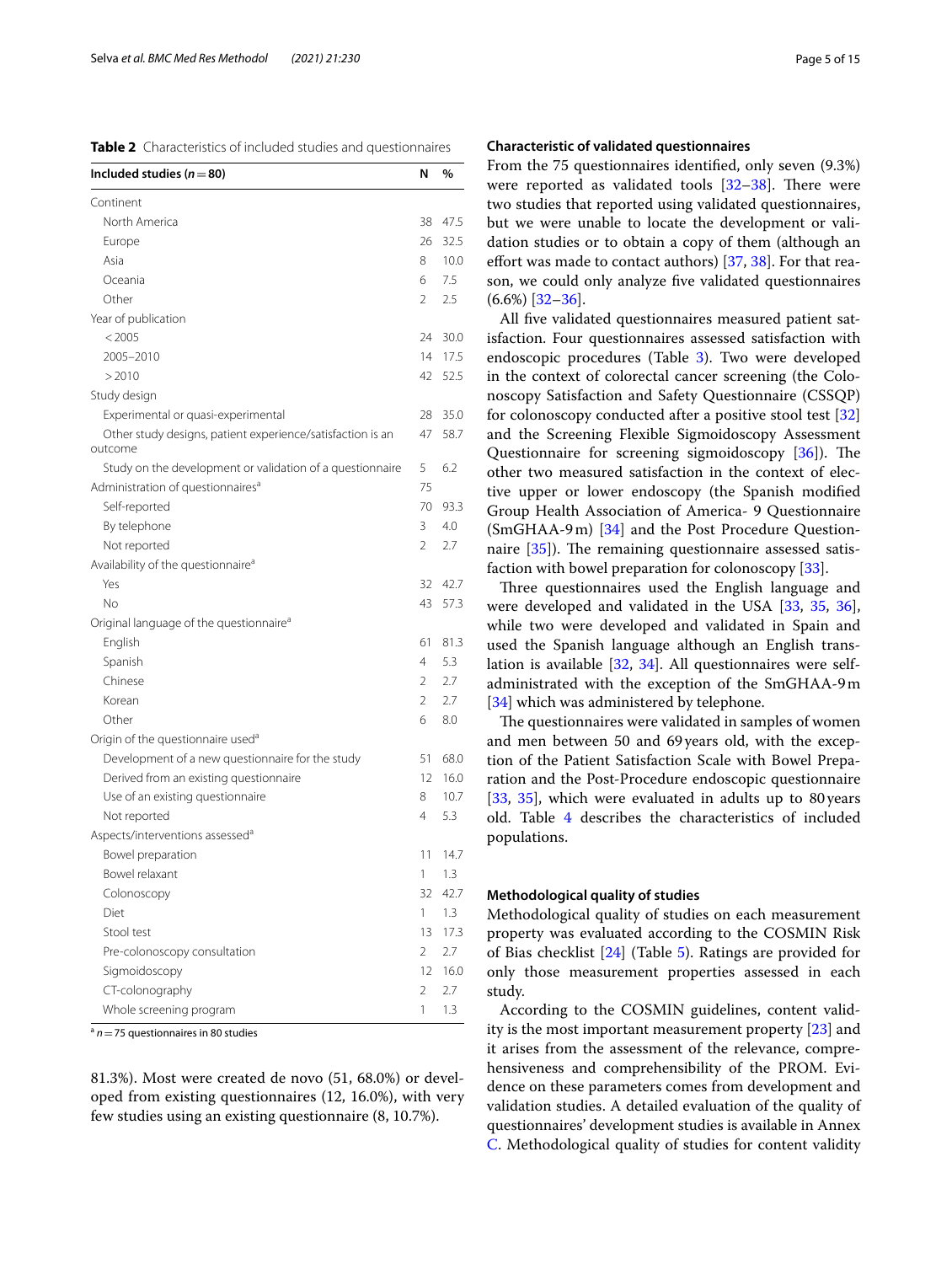# <span id="page-5-0"></span>**Table 3** Characteristics of validated questionnaires

| Questionnaire<br>(Reference)                                                                  |            | Country Language/<br>translation       | Mode of<br>administration         | Intervention<br>assessed                                                                                          | Construct<br>(according to<br>authors)                                                                                                   | Dimensions/<br><b>Domains</b>                                                                                                                                                                                                                                                       | Number of items                                |
|-----------------------------------------------------------------------------------------------|------------|----------------------------------------|-----------------------------------|-------------------------------------------------------------------------------------------------------------------|------------------------------------------------------------------------------------------------------------------------------------------|-------------------------------------------------------------------------------------------------------------------------------------------------------------------------------------------------------------------------------------------------------------------------------------|------------------------------------------------|
| CSSQP<br>Brotons 201932                                                                       | Spain      | Spanish<br>English transla-<br>tion    | Self-reported                     | Colonoscopy after 1. Satisfaction<br>a positive fecal<br>occult blood test<br>in colorectal can-<br>cer screening | 2.Safety                                                                                                                                 | 1. Satisfaction<br>scale:<br>-Information<br>$-Care$<br>-Service and<br>facilities<br>2. Safety scale<br>-Information gaps<br>-Safety incidents                                                                                                                                     | -Satisfaction scale:<br>15<br>-Safety scale: 3 |
| Patient Satisfac-<br>tion Scale with<br><b>Bowel Preparation</b><br>Hatoum 2016 <sup>33</sup> | <b>USA</b> | English<br>No translation              | Self-reported                     |                                                                                                                   | Bowel preparation 1. Satisfaction with<br>bowel prepara-<br>tion<br>2. Acceptance or<br>refusal of future<br>use of the prepa-<br>ration | 1. Current satis-<br>faction:<br>-Difficulty using<br>bowel-cleansing<br>preparations<br>-Ability to con-<br>sume prepara-<br>tions<br>-Acceptability of<br>taste<br>-Overall experi-<br>ence<br>2. Acceptance or<br>refusal of future<br>use of the same<br>bowel prepara-<br>tion | 6                                              |
| Post procedure<br>endoscopy ques-<br>tionnaire<br>Peña 2005 <sup>35</sup>                     | <b>USA</b> | English<br>Translation not<br>reported | Self-reported                     | Gastrointestinal<br>endoscopy (upper<br>and lower)                                                                | Satisfaction                                                                                                                             | 1. Anxiety<br>2. Pain or discom-<br>fort<br>3. Distress or suf-<br>fering<br>4. Physical needs<br>met<br>5. Emotional<br>needs met<br>6. Overall satisfac-<br>tion<br>7. Willingness to<br>repeat if neces-<br>sary                                                                 | $\overline{7}$                                 |
| SmGHAA-9m<br>Sánchez del Río<br>2005 <sup>34</sup>                                            | Spain      | Spanish<br>English transla-<br>tion    | By telephone by<br>an interviewer | Gastrointestinal<br>endoscopy (upper<br>and lower)                                                                | Satisfaction                                                                                                                             | 1. Waiting times<br>2. Personal man-<br>ners<br>3. Information<br>received<br>4. Discomfort<br>5. Overall rating<br>6. Willingness to<br>repeat if neces-<br>sary                                                                                                                   | $\overline{7}$                                 |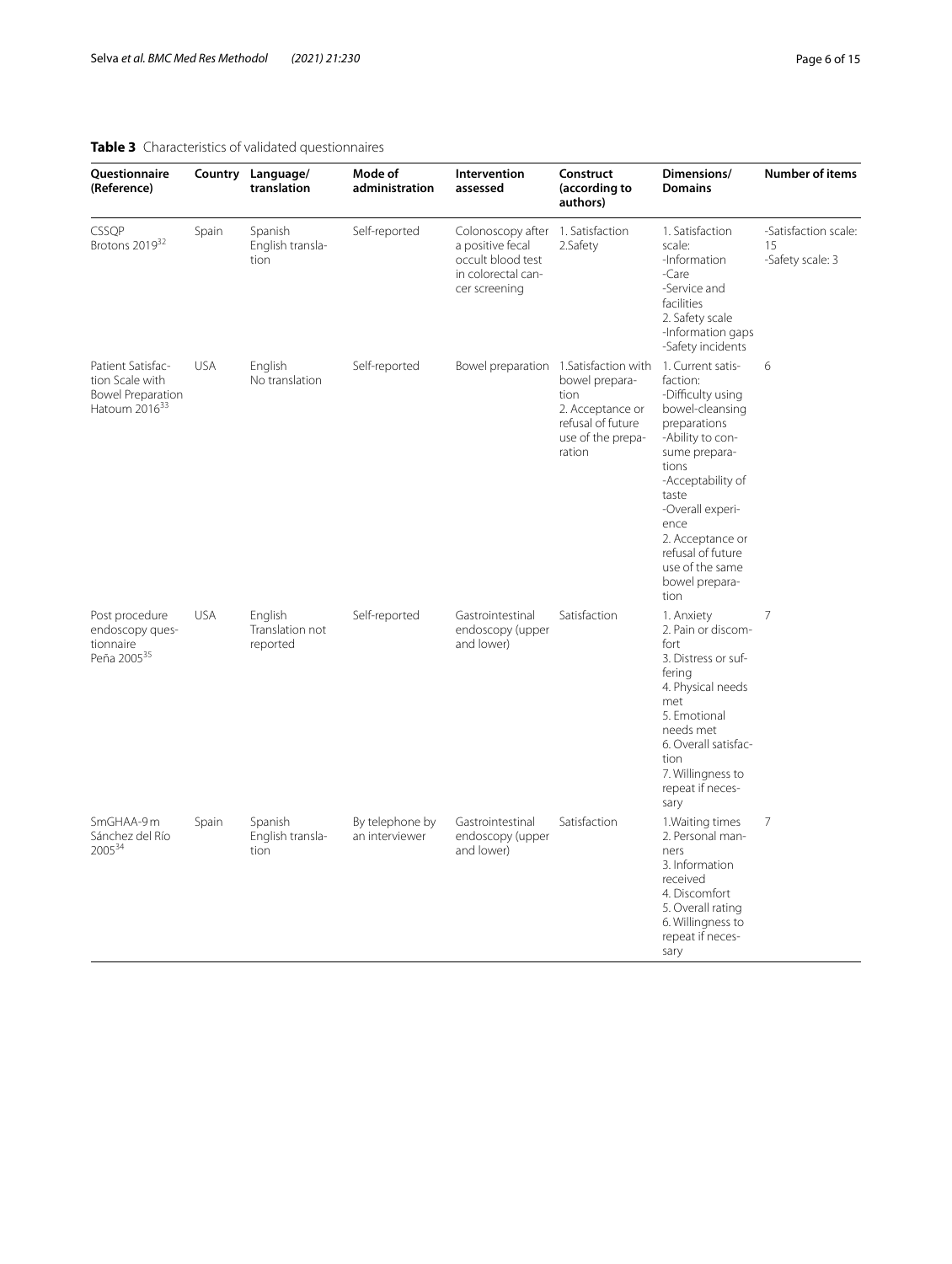#### **Table 3** (continued)

| <b>Ouestionnaire</b><br>(Reference)                                                                    | Country | Language/<br>translation               | Mode of<br>administration | Intervention<br>assessed     | Construct<br>(according to<br>authors) | Dimensions/<br><b>Domains</b>                                                                                                                                                                                                               | <b>Number of items</b> |
|--------------------------------------------------------------------------------------------------------|---------|----------------------------------------|---------------------------|------------------------------|----------------------------------------|---------------------------------------------------------------------------------------------------------------------------------------------------------------------------------------------------------------------------------------------|------------------------|
| Screening Flexible USA<br>Sigmoidoscopy<br>Assessment Ques-<br>tionnaire.<br>Schoen 2000 <sup>36</sup> |         | English<br>Translation not<br>reported | Self-reported             | Screening sigmoi-<br>doscopy | Satisfaction                           | 1. Convenience<br>and accessibility<br>2. Staff interper-<br>sonal skills<br>3. Physical sur-<br>roundings<br>4. Technical com-<br>petence<br>5. Pain and dis-<br>comfort<br>6. Expectations<br>and beliefs<br>7. General satis-<br>faction | 18                     |

was rated as doubtful for all questionnaires because it was not clear if patients and experts were asked about relevance, comprehensiveness, and comprehensibility in the validation studies.

Structural validity and internal consistency address the internal structure of a questionnaire, and are the next most important measurement properties  $[23]$  $[23]$ . Three studies were of adequate quality for structural validity and of very good quality for internal consistency [[32](#page-14-6), [35](#page-14-11), 36. The remaining two were of doubtful quality for internal consistency [\[33,](#page-14-12) [34\]](#page-14-10). Methodological quality of studies on remaining measurement properties is summarized in Table [5](#page-8-0).

In Annex [D](#page-12-0) we provide an example on how the methodological quality evaluation and the rating of measurement properties were conducted for one questionnaire.

#### **Measurement properties of PROMs**

#### *PROMs measuring satisfaction with screening endoscopy*

There were two questionnaires assessing satisfaction with screening endoscopic procedures. We gave a COS-MIN category A to the CSSQP questionnaire [[32\]](#page-14-6) which measures safety and satisfaction with a colonoscopy performed after a positive stool test for colorectal cancer screening. It has sufficient content validity (moderate quality of evidence), sufficient internal consistency with a Cronbach's alfa  $\geq$ 0.7 (high quality of evidence), indeterminate structural validity because a confrmatory factor analysis was not conducted, and indeterminate construct validity (Table [6\)](#page-9-0).

We gave a COSMIN category B to the Screening Flexible Sigmoidoscopy Assessment Questionnaire [\[36](#page-14-9)], which measures satisfaction with screening sigmoidoscopy. It has inconsistent content validity (low quality of evidence), indeterminate structural validity because results of the confrmatory factor analysis were not

reported and construct validity. It has sufficient internal consistency with a Cronbach's alfa ≥0.7 (moderate quality of evidence) and reliability with a Pearson correlation  $coefficient > 0.7$  (low quality of evidence), but an indeterminate measurement error because minimal important change was not defined. Responsiveness was sufficient (moderate quality of evidence).

#### *PROMs measuring satisfaction with non‑screening endoscopy*

There were two questionnaires assessing non-screening endoscopic procedures, both upper and lower. The postprocedure questionnaire  $[35]$  $[35]$  $[35]$  has sufficient content validity (low quality of evidence), and internal consistency with a Cronbach's alfa  $\geq$ 0.7 (low quality of evidence) but indeterminate structural validity as results of the exploratory factor analysis were not reported. It was classifed as A.

The SmGHAA-9 $m$  [\[34\]](#page-14-10) has insufficient content validity (very low quality of evidence), sufficient internal consistency with a Cronbach's alfa  $\geq$ 0.7 (very low quality of evidence) and sufficient reliability with a weighted kappa of 0.78 (very low quality of evidence). It was classifed as B.

#### *PROMs measuring satisfaction with bowel preparation*

The Patient Satisfaction Scale with Bowel Preparation [[33\]](#page-14-12) was the only questionnaire identified that assessed satisfaction with bowel preparation. It has insufficient content validity (low quality of evidence), indeterminate construct validity and sufficient internal consistency with a Cronbach's alfa  $\geq$ 0.7 (low quality of evidence). This questionnaire was classifed as B.

#### **Interpretability and feasibility**

Detailed information on interpretability and feasibility of questionnaires is summarized in Annex [E](#page-12-0) and [F](#page-12-0)**.** Overall,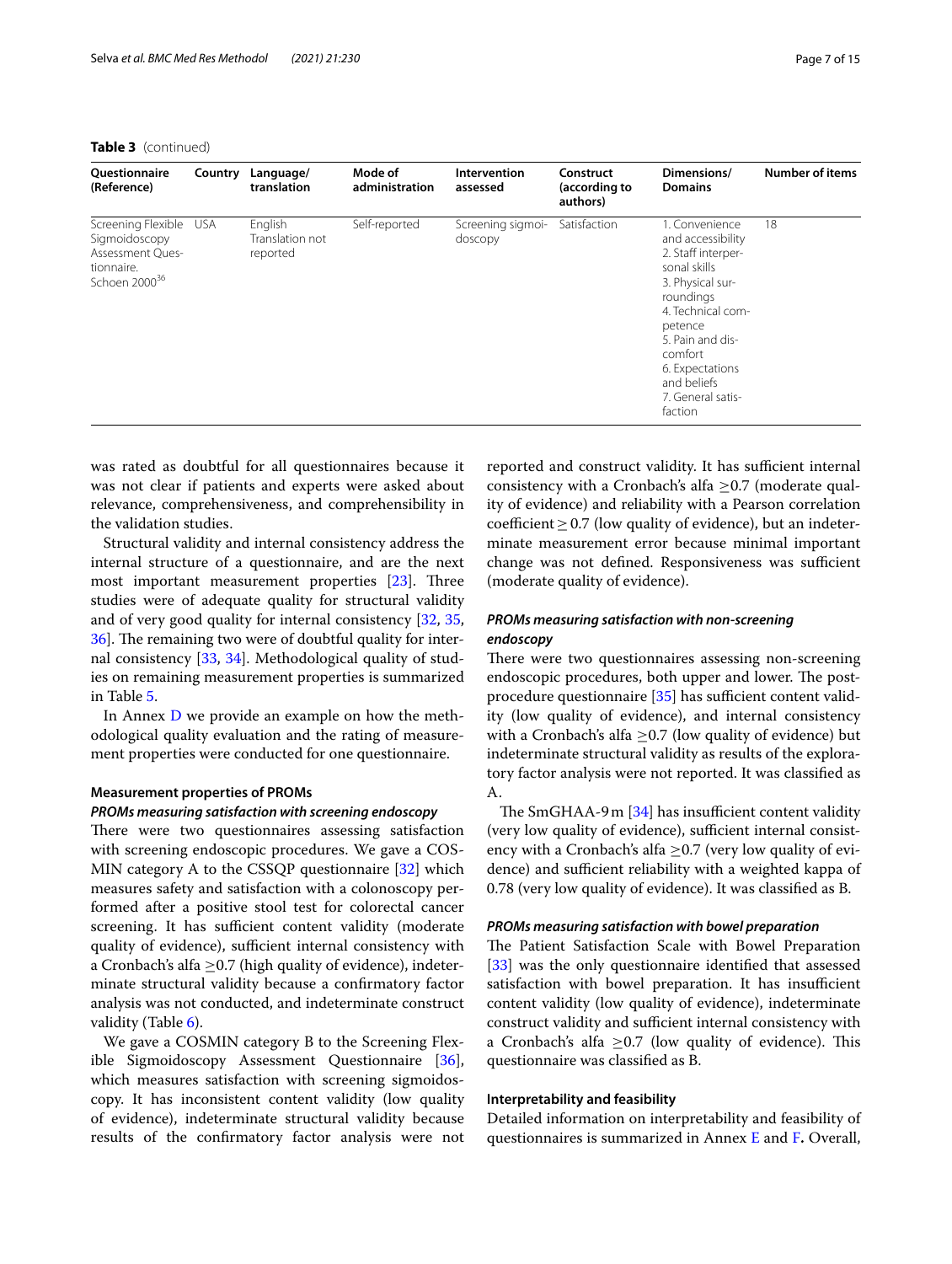| Questionnaire (Reference)                                                       |          | Population                                               |                              | Disease characteristics                                                                                                                               | Questionnaire administration                                       |                                                                    |                    |
|---------------------------------------------------------------------------------|----------|----------------------------------------------------------|------------------------------|-------------------------------------------------------------------------------------------------------------------------------------------------------|--------------------------------------------------------------------|--------------------------------------------------------------------|--------------------|
|                                                                                 | z        | Range (%)<br>Age<br>Mean (SD)                            | hder<br>န္ပ                  | Disease                                                                                                                                               | Setting                                                            | Moment of administration                                           | Response rate      |
| CSSQP <sup>32</sup>                                                             | 505      | 60.7 (5.2)                                               | 6% female<br>38 <sub>6</sub> | Women and men who had under-<br>tive fecal occult blood test within<br>gone a colonoscopy after a posi-<br>the colorectal cancer screening<br>program | 2 hospitals                                                        | The day after the colonoscopy<br>and return to a mailbox           | 74.9% (378/505)    |
| Patient Satisfaction Scale with<br>Bowel Preparation <sup>33</sup>              | 1.211 56 |                                                          | female<br>61%                | scheduled for an elective outpa-<br>Women and men (18-80 years)<br>tient colonoscopy                                                                  | medical centers, private clinics<br>University hospitals, academic | Prior to the colonoscopy                                           | 98.7% (1195/1211)  |
| Post-procedure questionnaire <sup>35</sup> 148                                  |          | 21-40 (18%)<br>41-60 (64%)<br>61-80 (17%)<br>$> 80(1\%)$ | female<br>63%                | Women and men $(\geq 18$ years) who $\,$ 1 hospital<br>(gastric endoscopy, colonoscopy,<br>underwent routine procedures<br>sigmoidoscopy)             |                                                                    | After the procedure                                                | 89,7% (148/165)    |
| SmGHAA-9m <sup>34</sup>                                                         | 485      | 51 (16)                                                  | female<br>57%                | an endoscopic procedure (colo-<br>Women and men scheduled for<br>noscopy or gastroscopy)                                                              | 2 hospitals: one private (the<br>source of most patients)          | By telephone 3 weeks after the<br>procedure                        | (455/485)<br>93,8% |
| moidoscopy Assessment<br>Screening Flexible Sig-<br>Questionnaire <sup>36</sup> |          | $1.221$ 61.8 (6.1)                                       | 45.5% female                 | Women and men who underwent 2 hospitals. 97% of participants<br>screening flexible sigmoidoscopy                                                      | were participants in an RCT                                        | After the sigmoidoscopy, prior to<br>discharge or returned by mail | 100%               |

<span id="page-7-0"></span>

| ł<br>F             |
|--------------------|
| I                  |
|                    |
|                    |
|                    |
| )                  |
|                    |
|                    |
|                    |
| i<br>١             |
| 5                  |
| J                  |
| ì                  |
|                    |
|                    |
| ्                  |
| 5                  |
|                    |
| j                  |
|                    |
|                    |
| $\frac{1}{2}$<br>, |
|                    |
|                    |
|                    |
| $\ddot{\zeta}$     |
| ١                  |
| l                  |
|                    |
|                    |
|                    |
| J                  |
| ;<br>)             |
|                    |
|                    |
|                    |
|                    |
| Ï<br>t             |
|                    |
|                    |
|                    |
|                    |
| ÷<br>j             |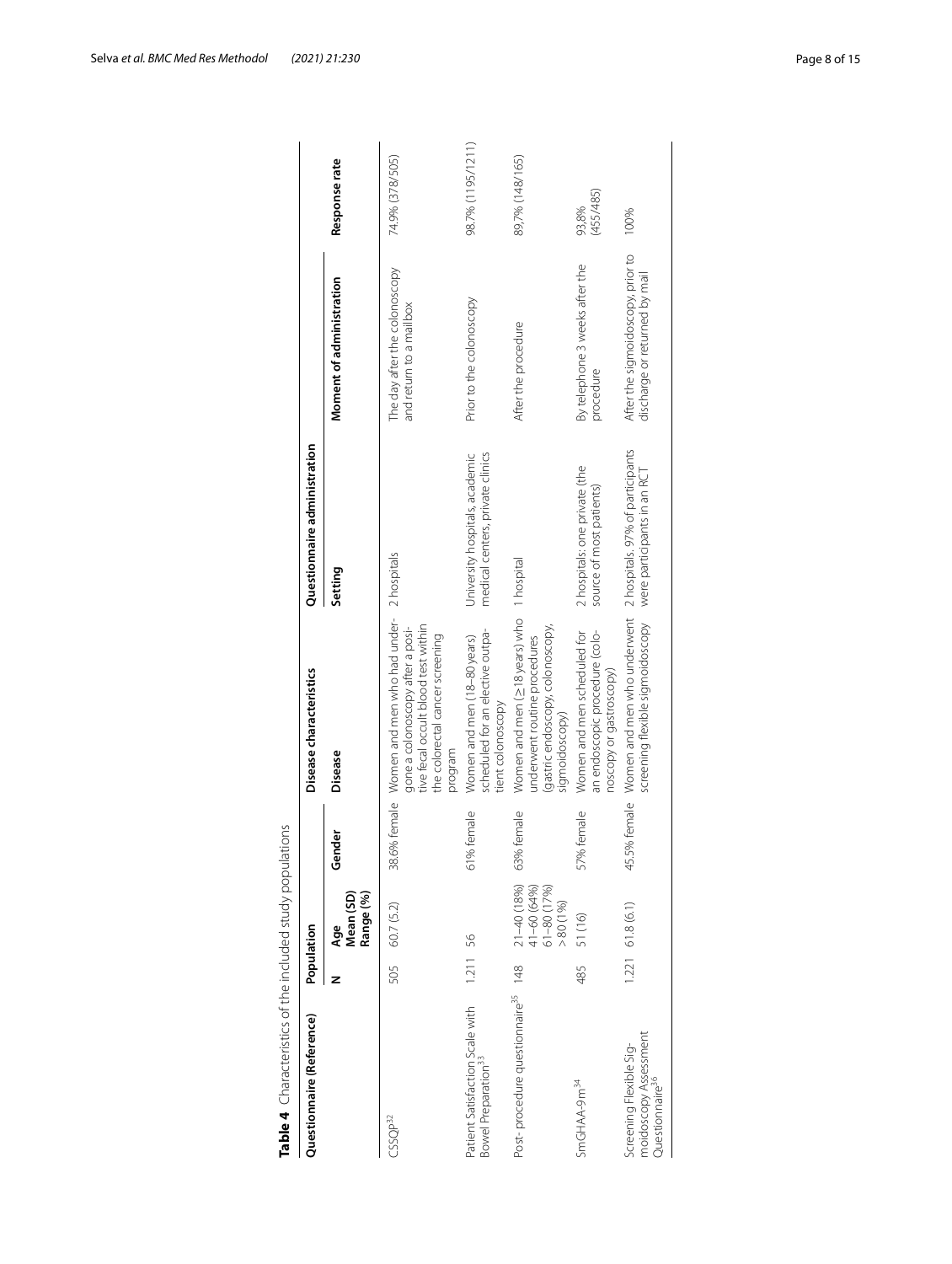#### <span id="page-8-0"></span>**Table 5** Quality of studies on measurement properties

| <b>Measurement property</b> |                         |                                                  | CSSQP32                  | Patient<br><b>Satisfaction</b><br>Survey <sup>33</sup> | Post procedure<br>questionnaire <sup>35</sup> | SmGHAA-9 $m34$ | <b>Screening Flexible</b><br>Sigmoidoscopy<br>Assessment<br>Questionnaire <sup>36</sup> |
|-----------------------------|-------------------------|--------------------------------------------------|--------------------------|--------------------------------------------------------|-----------------------------------------------|----------------|-----------------------------------------------------------------------------------------|
| Content validity            | Asking patients         | Relevance                                        | D                        | D                                                      | D                                             | D              |                                                                                         |
|                             |                         | Comprehensiveness                                | D                        | D                                                      | D                                             | D              |                                                                                         |
|                             |                         | Comprehensibility                                | D                        | D                                                      | D                                             | D              | D                                                                                       |
|                             | Asking experts          | Relevance                                        |                          | D                                                      | D                                             |                | D                                                                                       |
|                             |                         | Comprehensiveness -                              |                          | D                                                      | D                                             |                | D                                                                                       |
| Internal structure          | Structural validity     |                                                  | Α                        |                                                        | Α                                             |                | A                                                                                       |
|                             | Internal consistency    |                                                  | V                        | D                                                      | V                                             | D              | V                                                                                       |
|                             | Cross-cultural validity |                                                  |                          |                                                        |                                               |                |                                                                                         |
| Other measure-              | Reliability             |                                                  |                          |                                                        |                                               |                | A                                                                                       |
| ment properties             | Measurement error       |                                                  |                          |                                                        |                                               |                | A                                                                                       |
|                             | Criterion validity      |                                                  |                          |                                                        |                                               |                |                                                                                         |
|                             | Construct validity      | Convergent validity                              | $\overline{\phantom{m}}$ | D                                                      |                                               |                | V                                                                                       |
|                             |                         | Known groups<br>validity                         | V                        |                                                        |                                               |                |                                                                                         |
|                             | Responsiveness          | Comparison with<br>gold standard                 |                          |                                                        |                                               |                |                                                                                         |
|                             |                         | Comparison with<br>other instruments             |                          |                                                        |                                               |                | V                                                                                       |
|                             |                         | Comparison<br>between subgroups                  |                          |                                                        |                                               |                |                                                                                         |
|                             |                         | Comparison before<br>and after interven-<br>tion | $\overline{a}$           |                                                        |                                               |                |                                                                                         |

*V* very good; *A* adequate; *D* doubtful; I: inadequate

Cells not colored correspond to measurement properties not assessed in included studies

studies provided scarce information about interpretability: most showed a low percentage of missing total scores (from 1.4 to 6.2%)  $[32-34, 36]$  $[32-34, 36]$  $[32-34, 36]$  $[32-34, 36]$  $[32-34, 36]$  but only two provided information on floor and ceiling effects [\[32](#page-14-6), [33\]](#page-14-12) and none on the minimal important change or minimal important diference. Regarding feasibility aspects, none of the studies provided information on the completion time, the cost of the questionnaire or the existence of copyright. The CSSQP  $[32]$  $[32]$  $[32]$  and the SmGHAA-9m  $[34]$  $[34]$  $[34]$  are available in Spanish and in English. However, none of these questionnaires were culturally adapted nor validated in a setting diferent to that in which they were created (cross-cultural validation).

#### **Discussion**

#### **Main fndings**

This systematic review identified many studies that measured patient satisfaction or experience with colorectal cancer screening or procedures and tests included in these preventive programs. These findings mean that patient reported measurements are increasingly being considered in this setting and other research felds as well [[20\]](#page-13-13). However, the majority of these studies used non-validated questionnaires, which is consistent with fndings of another systematic review of PROMs on patient satisfaction in breast cancer screening [[39](#page-14-13)]. This shows clear room for improvement since the use of nonvalidated PROMs may result in a limited trustworthiness in measurements obtained through their use.

Only fve questionnaires have been validated for measuring patient satisfaction in relation to screening colonoscopy and sigmoidoscopy [\[32](#page-14-6), [36](#page-14-9)], non-screening endoscopy (both upper and lower) [[34,](#page-14-10) [35\]](#page-14-11) and with bowel preparation [\[33\]](#page-14-12). Although two additional studies reported the use of validated questionnaires [\[37,](#page-14-8) [38](#page-14-7)], we were unable to obtain the required information to appraise them. We did not identify any validated questionnaire for assessing satisfaction or experience with the use of stool tests for colorectal cancer screening, which is the most used screening test in European screening programs [\[5](#page-13-4), [10\]](#page-13-6), or with other aspects of the screening process such as the communication of screening results.

The decision to use one PROM over another will depend on diferent factors, but it is important to ascertain both the methodological quality of studies in which the PROMs were validated and the questionnaire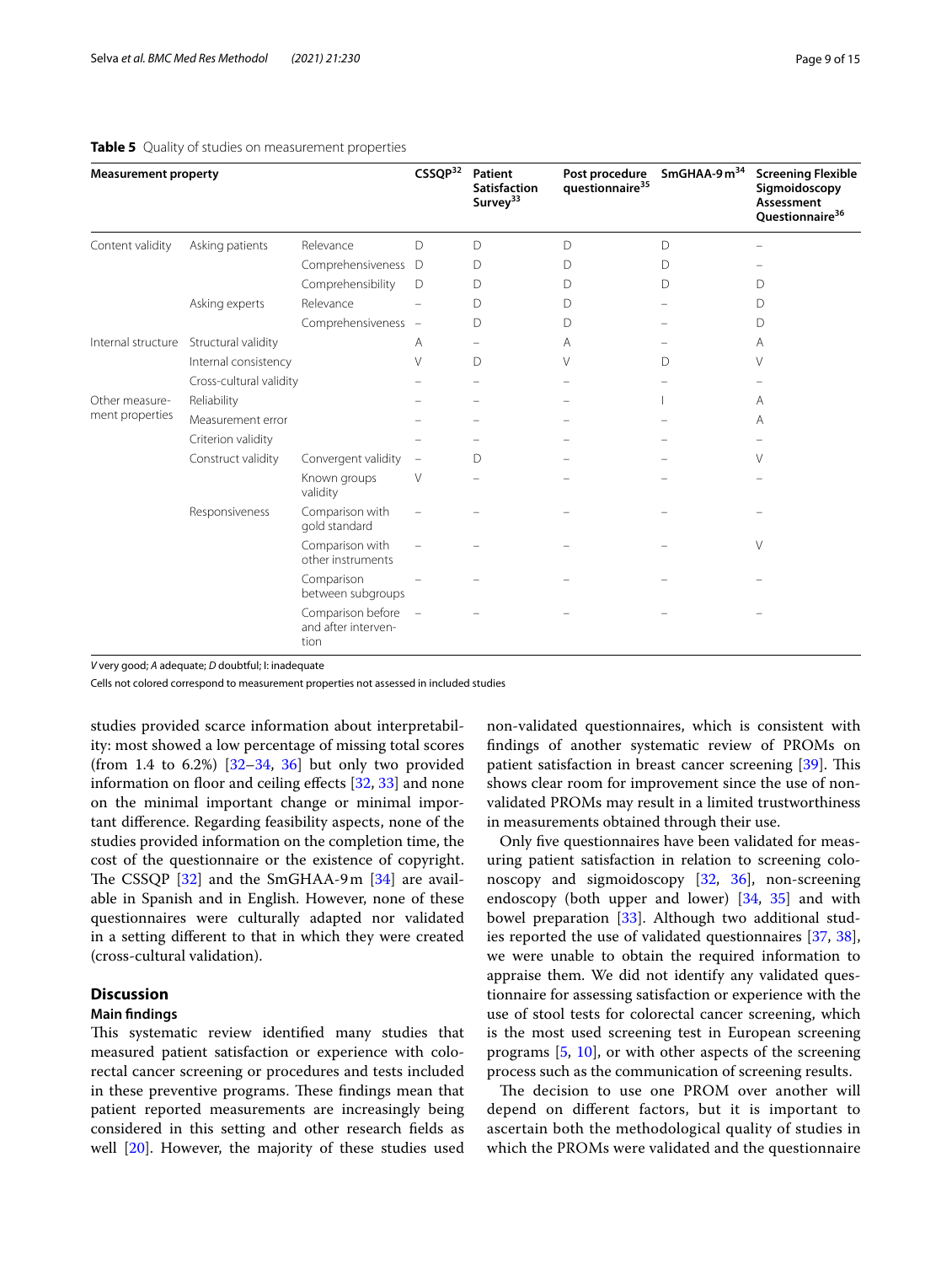| Table 6 Summary of measurement properties of questionnaires        |                           |                      |                                             |                                                                                                                                                                       |                                                                                                                     |                                  |
|--------------------------------------------------------------------|---------------------------|----------------------|---------------------------------------------|-----------------------------------------------------------------------------------------------------------------------------------------------------------------------|---------------------------------------------------------------------------------------------------------------------|----------------------------------|
| Questionnaire                                                      | Context of use            | Measurement property | Methodolo-<br>quality <sup>a</sup><br>gical | Rating <sup>b</sup>                                                                                                                                                   | Quality of Evidence                                                                                                 | Recommen-<br>dation <sup>c</sup> |
| $CSSQP^{32}$                                                       | Screening colonoscopy     | Content validity     | Doubtful                                    | provide enough information to judge<br>(+) Based on review ratings. Devel-<br>relevance, comprehensiveness or<br>opment and validation study not<br>comprehensibility | Serious RoB (content validity and<br>development study of doubtful<br>Moderate<br>quality)                          | $\prec$                          |
|                                                                    |                           | Structural validity  | Adequate                                    | (?) A confirmatory factor analysis was<br>not conducted                                                                                                               | $\ast$                                                                                                              |                                  |
|                                                                    |                           | Internal consistency | Very good                                   | Spearman-Brown coefficient 0.85<br>$(+)$ Cronbach's alpha 0.86 ( $\geq$ 0.7)                                                                                          | No RoB<br>トラ<br>王                                                                                                   |                                  |
|                                                                    |                           | Construct validity   | Very good                                   | (?) No hypothesis defined                                                                                                                                             | No RoB<br>High                                                                                                      |                                  |
| Patient Satisfaction Scale with<br>Bowel Preparation <sup>33</sup> | Bowel preparation         | Content validity     | Doubtful                                    | (-) as patients and professionals were<br>(-) Relevance doubtful, comprehen-<br>siveness (-) and comprehensibility<br>not asked                                       | study, development study of doubtful<br>Very serious RoB (no content validity<br>quality)<br>$_{\text{Low}}$        | $\infty$                         |
|                                                                    |                           | Internal consistency | Doubtful                                    | $(+)$ Cronbach's alpha 0.79 ( $\geq$ 0.70)                                                                                                                            | Very serious RoB (one study of doubt-<br>ful quality)<br>$\geq$                                                     |                                  |
|                                                                    |                           | Construct validity   | Doubtful                                    | (?) Results in accordance with hypoth-<br>esis, associated with narra-tives, but<br>no correlations calculated                                                        |                                                                                                                     |                                  |
| Post-procedure questionnaire <sup>35</sup>                         | Upper and lower endoscopy | Content validity     | Doubtful                                    | (+) Relevance, comprehensiveness<br>and comprehensibility were (+)                                                                                                    | development study of doubtful qual-<br>Serious RoB (content validity and<br>ity) and indirectness<br>Low            | ⋖                                |
|                                                                    |                           | Structural validity  | Adequate                                    | (?) No results of exploratory factor<br>analysis                                                                                                                      | $\ast$                                                                                                              |                                  |
|                                                                    |                           | Internal consistency | Very good                                   | Cronbach's alpha 20.7 for 4 of 8 items<br>analyzed<br>$\widehat{\pm}$                                                                                                 | Serious RoB (one study of adequate<br>quality) and indirectness<br>$\geq$                                           |                                  |
| SmGHAA-9m <sup>34</sup>                                            | Upper and lower endoscopy | Content validity     | Inadequate                                  | (-) Relevance, comprehensiveness,<br>and comprehensibility rated (-)                                                                                                  | study and development study of<br>inadequate quality). Indirectness<br>Serious RoB (no content validity<br>Very low | $\infty$                         |
|                                                                    |                           | Internal consistency | Doubtful                                    | $(+)$ Cronbach's alpha $\geq$ 0.7                                                                                                                                     | Very serious RoB (one study of doubt-<br>ful quality) and indirectness<br>Very low                                  |                                  |
|                                                                    |                           | Reliability          | Inadequate                                  | (+) Weighted kappa of 0.78                                                                                                                                            | inadequate quality) and indirectness<br>Extremely serious RoB (one study of<br>Very low                             |                                  |

<span id="page-9-0"></span>Table 6 Summary of measurement properties of questionnaires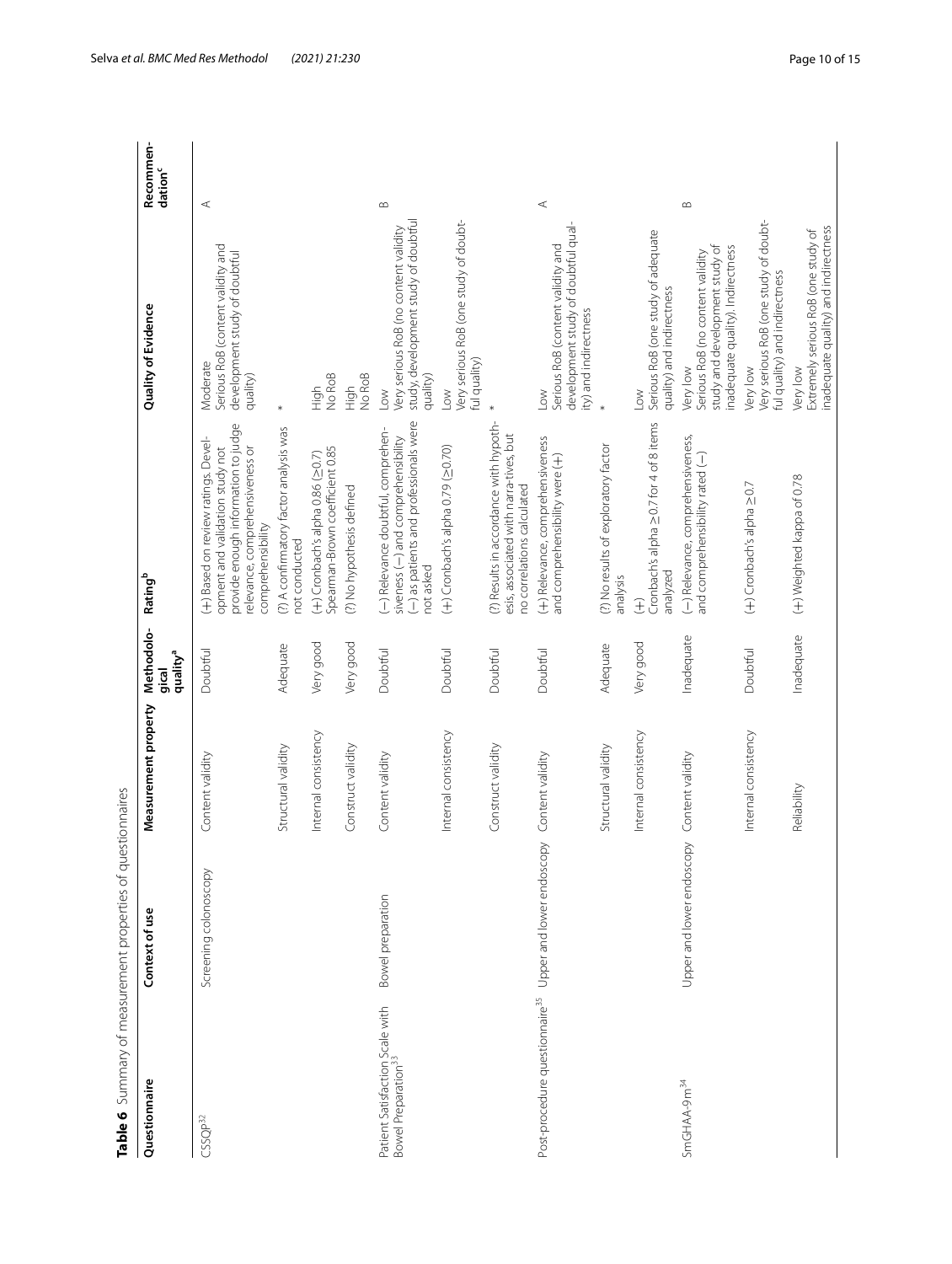| Table 6 (continued)                                                             |                         |                      |                                             |                                                                                                                                                                                                                          |                                                                                                             |                                  |
|---------------------------------------------------------------------------------|-------------------------|----------------------|---------------------------------------------|--------------------------------------------------------------------------------------------------------------------------------------------------------------------------------------------------------------------------|-------------------------------------------------------------------------------------------------------------|----------------------------------|
| Questionnaire                                                                   | Context of use          | Measurement property | Methodolo-<br>quality <sup>a</sup><br>gical | Rating <sup>b</sup>                                                                                                                                                                                                      | Quality of Evidence                                                                                         | Recommen-<br>dation <sup>c</sup> |
| moidoscopy Assessment<br>Screening Flexible Sig-<br>Questionnaire <sup>36</sup> | Screening sigmoidoscopy | Content validity     | Doubtful                                    | comprehensiveness (-) and compre-<br>(+/-) Relevance (+) by reviewers,<br>hensibility (+/-)                                                                                                                              | Serious RoB (content validity and<br>development studies of doubtful<br>quality) and indirectness<br>$\geq$ | $\infty$                         |
|                                                                                 |                         | Structural validity  | Adequate                                    | (?) Comparative fit index, Tucker-Lewis<br>approximation or Standardized root<br>index, Root Mean Square Error of<br>mean residuals not reported                                                                         |                                                                                                             |                                  |
|                                                                                 |                         | Internal consistency | Very good                                   | $(+)$ Cronbach's alpha 0.87 for overall<br>satisfaction and 0.84 for pain and<br>discomfort scale                                                                                                                        | No serious RoB but indirectness<br>Moderate                                                                 |                                  |
|                                                                                 |                         | Reliability          | Adequate                                    | (+) Pearson correlation coefficient<br>$0.82$ ( $\geq 0.7$ )                                                                                                                                                             | adequate quality) and indirectness<br>Serious RoB (only one study of<br>$\geq$                              |                                  |
|                                                                                 |                         | Measurement error    | Adequate                                    | (?) Minimal important change not<br>defined                                                                                                                                                                              |                                                                                                             |                                  |
|                                                                                 |                         | Construct validity   | Very good                                   | (?) Results in accordance with hypoth-<br>esis and associated with narratives,<br>but no correlations calculated                                                                                                         | $\ast$                                                                                                      |                                  |
|                                                                                 |                         | Responsiveness       | Very good                                   | (+) responses in accordance to nar-<br>ratives                                                                                                                                                                           | No RoB but indirectness<br>Moderate                                                                         |                                  |
| RoB Risk of bias                                                                |                         |                      |                                             | Assessed according to the COSMIN Risk of Bias checklist [23–25]: each measurement property was assigned a rating of "very good","adequate","doubtfull","inadequate" or "not applicable"                                  |                                                                                                             |                                  |
| "?" = indeterminate, or " $+$ " inconsistent                                    |                         |                      |                                             | Psychometric properties were rated according to the updated criteria for good measurement properties based on Terwee et al. [14] and Prinsen et al. [30]. (Annex B) Ratings can be:"+" = sufficient;"- " = insufficient, |                                                                                                             |                                  |
| are needed; C:Should not be recommended                                         |                         |                      |                                             | Recommendations: A: Have the potential to be recommended as the most suitable questionnaire fo the construct and population of interest;B: May have the potential to be recommended, but further validation studies      |                                                                                                             |                                  |
|                                                                                 |                         |                      |                                             | *In case the overall rating is indeterminate (?), it is not possible to judge the quality of the instrument, and there is no grading of the quality of the evidence [23]                                                 |                                                                                                             |                                  |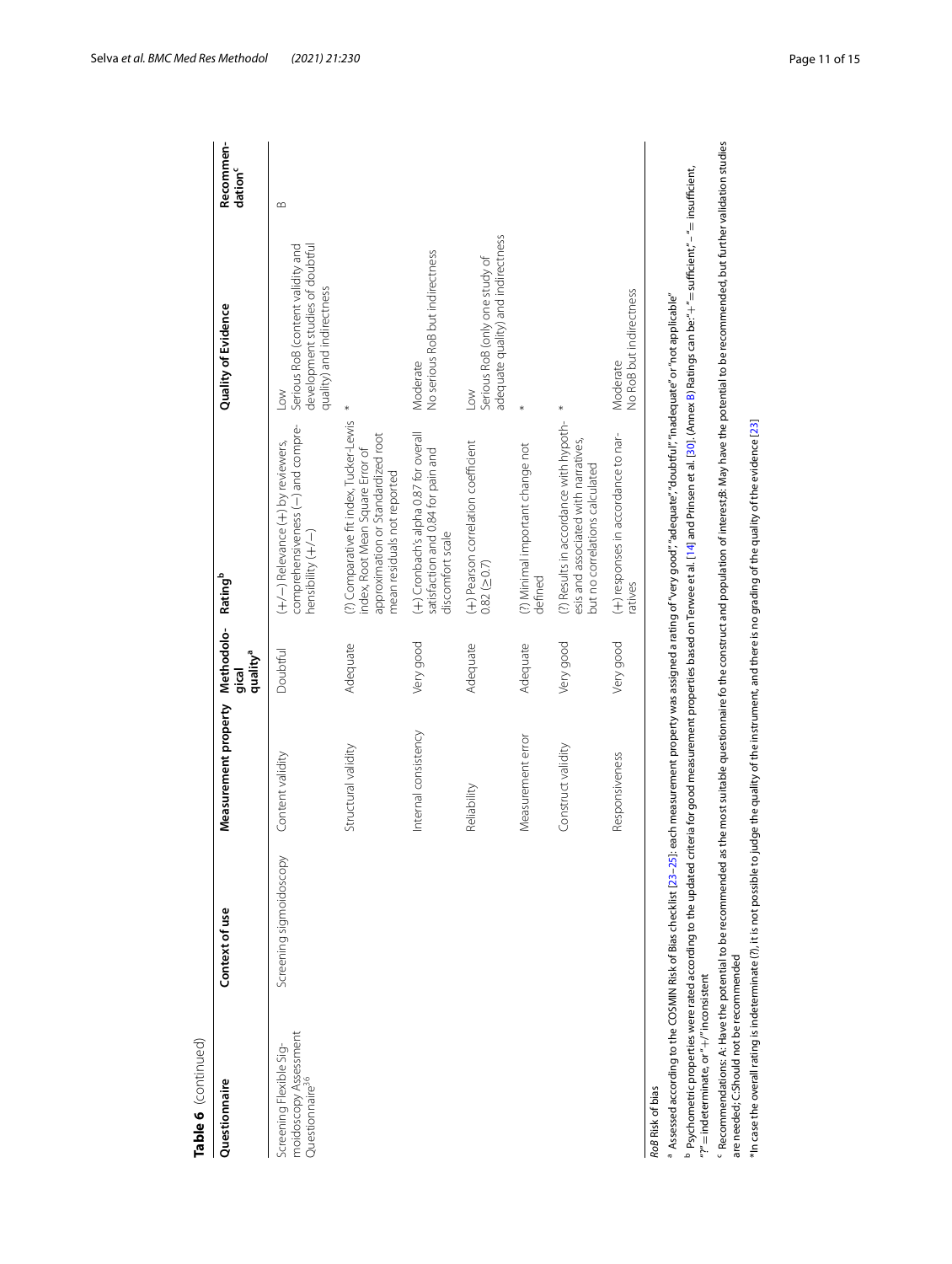measurement properties themselves. We used the COSMIN methodology to classify each PROM into three possible categories that have diferent implications regarding the potential to recommend one PROM over another. From the fve validated questionnaires included, only two (CSSQP [[32\]](#page-14-6) and Post-procedure questionnaire  $[35]$  $[35]$ ) showed sufficient content validity and internal consistency to be recommended for their use in practice.

There are additional important factors to consider when choosing a PROM. For example, the population for which the PROM is intended, the availability of crosscultural validation of the questionnaire and aspects related to its feasibility. The CSSQP  $[32]$  $[32]$  and the postprocedure questionnaire [\[35\]](#page-14-11) measure satisfaction with diferent procedures and are targeted at diferent populations. The CSSQP  $[32]$  $[32]$  assesses the safety and satisfaction with colonoscopy conducted after having a positive stool test in the context of colorectal cancer screening. On the other hand, the post-procedure questionnaire [[35](#page-14-11)] measures satisfaction with both upper and lower nonscreening endoscopy. These differences in population are important as screening program attendees have peculiarities with respect to those who attend colonoscopy for other factors (e.g., evaluation of symptoms, surveillance of polyps, etc.). They are healthy people with no symptoms that have not sought health care and may experience high levels of anxiety [[40\]](#page-14-14), so their expectations (and therefore their satisfaction) may difer from the rest of patients [[32\]](#page-14-6). Another important aspect is that the CSSQP [\[32\]](#page-14-6) was developed and validated in the Spanish population. Although this questionnaire was translated to English following a translation back-translation process, it still has not been culturally adapted nor validated in other populations. In the same way, the post-procedure questionnaire [[35\]](#page-14-11) was developed and validated in a population from the USA and is only available in English. If questionnaires are used in countries other than those in which they have been developed and validated, it is necessary to translate them (with a translation-back translation process), conduct a culturally adaptation and fnally study their cross-cultural validity before their use [[28,](#page-14-2) [41–](#page-14-15)[44](#page-14-16)]. Cross-cultural validity is evaluated assessing whether the scale is measurement invariant or whether diferential item functioning occurs between at least two culturally diferent groups of people [[23](#page-13-16)]. None of the included questionnaires were culturally adapted and neither conducted this sort of validation.

The remaining three questionnaires  $[33, 34, 36]$  $[33, 34, 36]$  $[33, 34, 36]$  $[33, 34, 36]$  $[33, 34, 36]$  did not report data in enough detail to ascertain their validity. It does not mean that these questionnaires cannot be recommended, but further validation studies will be needed [[23\]](#page-13-16).

#### **Our results in the context of previous research**

To our knowledge, this is the frst systematic review to identify and assess PROMs for measuring patient satisfaction and experience with colorectal cancer screening. However, there are hundreds of systematic reviews using the COSMIN methodology. Some have focused on screening [\[45](#page-14-17)[–48\]](#page-14-18), and one specifcally assessed PROMs for measuring patient satisfaction or experience in relation to breast cancer screening  $[39]$  $[39]$ . These systematic reviews also found variability in the methodological quality of included studies [\[19](#page-13-12), [39,](#page-14-13) [45](#page-14-17), [46,](#page-14-19) [48](#page-14-18)]. In our work, methodological quality of studies ranged from inadequate to very good, depending on the measurement property assessed.

We were able to assess limited information about some (but not many) psychometric properties of questionnaires, which is consistent with results of similar literature reviews [\[19](#page-13-12), [39\]](#page-14-13). However, unlike other settings in which there are some studies assessing each PROM, we only found one study for each questionnaire reporting data related to its development and validation. We did not fnd further validation studies, which limits the available evidence on the questionnaires' validity, as each new study provides further confrmation of the ability of a questionnaire to measure the construct of interest [\[19\]](#page-13-12).

Another important aspect is that patient satisfaction and patient experience, despite being related, are not exactly the same  $[19, 20, 49]$  $[19, 20, 49]$  $[19, 20, 49]$  $[19, 20, 49]$  $[19, 20, 49]$  $[19, 20, 49]$ . Some authors advocate that measuring patient experience is preferred because it is a more descriptive and objective measure (rather than evaluative) and is less afected by gratitude bias and other factors [\[19](#page-13-12), [20](#page-13-13), [49\]](#page-14-20). As these concepts have been used interchangeably many times in the literature [\[50](#page-14-21)], we included both so that important information was not left out. However, all validated questionnaires included measured patient satisfaction.

#### **Limitations and strengths**

We conducted an exhaustive search including sources that index questionnaires and measurement instruments for the identifcation of all available PROMs, but the possibility of selection bias still exists as we limited the inclusion to studies published in English, Spanish, French and Italian, and we did not look at grey literature to check the use of questionnaires in technical reports assessing the results from local or national screening programs. Despite this drawback, we could expect that, at least for validated PROMs, the researchers made the efort to report the process in a journal article. It is also possible that we did not evaluate all measurement properties of questionnaires because this information was not reported in published papers. In order to minimize this bias, we attempted to contact questionnaire developers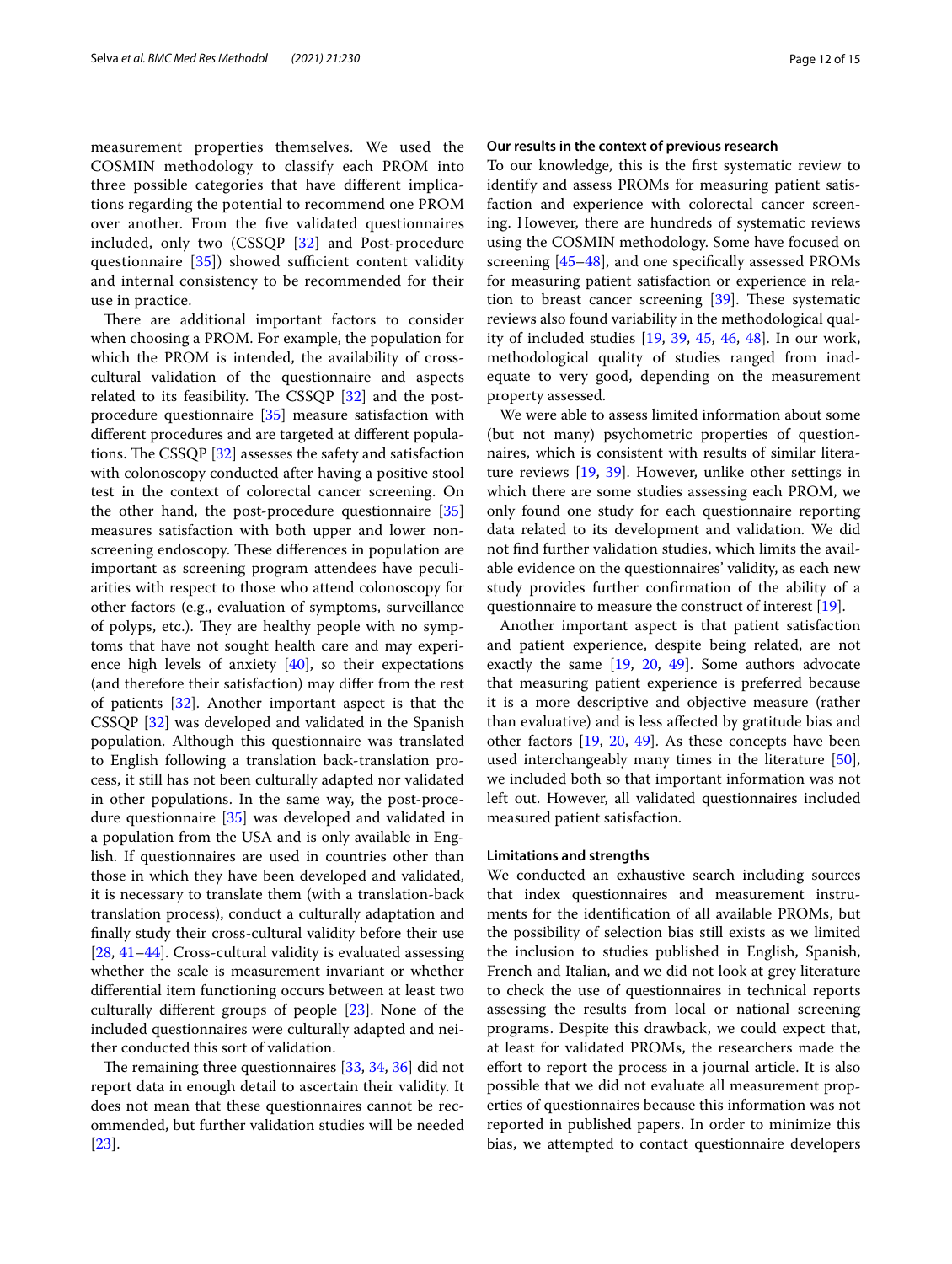for further information and complete scoring. However, we did not always receive an answer. It is possible that included questionnaires have been harshly criticized in their methodological quality as the COSMIN methodology considers applying the lowest rating of any standard in the box to the overall rating of each study ("the lowest score counts" principle) [\[24\]](#page-13-18).

This study has several strengths. To our knowledge, this is the frst paper that reviews and appraises available PROMs to measure patient experience or satisfaction with colorectal cancer screening. We conducted systematic searches in four diferent databases and the selection and data abstraction processes were conducted in duplicate in order to minimize selection bias and errors. We used an internationally agreed and explicit methodology (COSMIN [[23](#page-13-16)]) for assessing the methodological quality of studies and questionnaires' measurement properties. We must highlight, though, that the use of this guidance is limited to trained and skilled researchers and that its use is burdensome at some stages. There is clear room for improvement for reporting in this feld. Recently, guidelines for reporting primary studies on measurement properties have been published [[51\]](#page-14-22) and their use should improve transparency and facilitate the appraisal of these studies. On the other hand, reporting guidelines for reviews of PROMs would be of great interest to ease the preparation of manuscripts in this feld and improve the quality of such evidence syntheses.

#### **Implications for practice and research**

This systematic review will help clinicians, managers, policy makers and researchers to select the most suitable PROM taking into consideration their context of use. This will, in turn, facilitate the systematic use of these validated questionnaires to identify areas for enhancement from the patients' perspective and drive improvements in the quality of colorectal cancer screening programs.

Some validated questionnaires with good measurement properties for measuring patient satisfaction with screening and non-screening colonoscopy are already available, so it is not necessary to develop new questionnaires on this aspect  $[32, 35]$  $[32, 35]$  $[32, 35]$  $[32, 35]$  $[32, 35]$ . Efforts should be made in conducting further validations of existing questionnaires (assessing all psychometric properties), in translating them into diferent languages and validating them in diferent populations, so they could be used in diferent settings. However, for measuring satisfaction with bowel preparation or screening sigmoidoscopy, we could identify only one validated questionnaire for each procedure, with not suffcient psychometric properties for it to be recommended for use. In these cases, it would be necessary to conduct further validation studies or even develop new PROMs. Likewise, we did not identify any validated PROM for

assessing patient experience or satisfaction with the use of stool tests for colorectal cancer screening or with the communication of screening results, so it would be necessary to develop and validate PROMS to measure these aspects. Any additional effort to develop new PROMs in this feld should ensure the involvement of the public in their development and validation [\[52](#page-14-23)].

#### **Conclusion**

Only a minority of PROMs used for measuring patient satisfaction with colorectal cancer screening or procedures related to it are validated. Questionnaires vary in their measurement properties and methodological quality and are designed for diferent settings and populations. The CSSQP questionnaire may be the most suitable questionnaire for measuring satisfaction with screening colonoscopy in Spanish population [[32](#page-14-6)]. For the North American population, the Post-procedure questionnaire may be more suitable, despite being designed to measure satisfaction with non-screening endoscopy [\[35\]](#page-14-11). Satisfaction with other aspects of colorectal screening process (use of stool tests, bowel preparation, screening fexible sigmoidoscopy, communication of screening results) need new validation studies of available questionnaires or even the development of new PROMs.

#### **Supplementary Information**

The online version contains supplementary material available at [https://doi.](https://doi.org/10.1186/s12874-021-01430-7) [org/10.1186/s12874-021-01430-7](https://doi.org/10.1186/s12874-021-01430-7).

<span id="page-12-0"></span>**Additional fle 1.**

#### **Acknowledgements**

to Christina Mcgown for reviewing the English language edition.

#### **Authors' contributions**

AS: Conceptualization, Methodology, Validation, Formal analysis, Investigation, Data curation, Writing- original draft, Visualization, Project administration, Funding acquisition. YAP: Investigation, Data curation, Writing-Review and Editing. PL: Investigation. VR: Investigation. CS: Investigation, Validation, Data curation, Writing-Review and Editing. IS: Conceptualization, Software, Investigation, Resources, Writing-Review and Editing. NT: Investigation, Writing-Review and Editing. RT: Investigation. The author(s) read and approved the final manuscript.

#### **Funding**

This work was supported by the Instituto de Salud Carlos III, Spain (FIS PI18/00460); Fondo Europeo de Desarrollo Regional (FEDER), "*Una manera de hacer Europa*".

#### **Availability of data and materials**

The datasets used and/or analyzed during the current study are available from the corresponding author on reasonable request.

#### **Declarations**

**Ethics approval and consent to participate** Not applicable.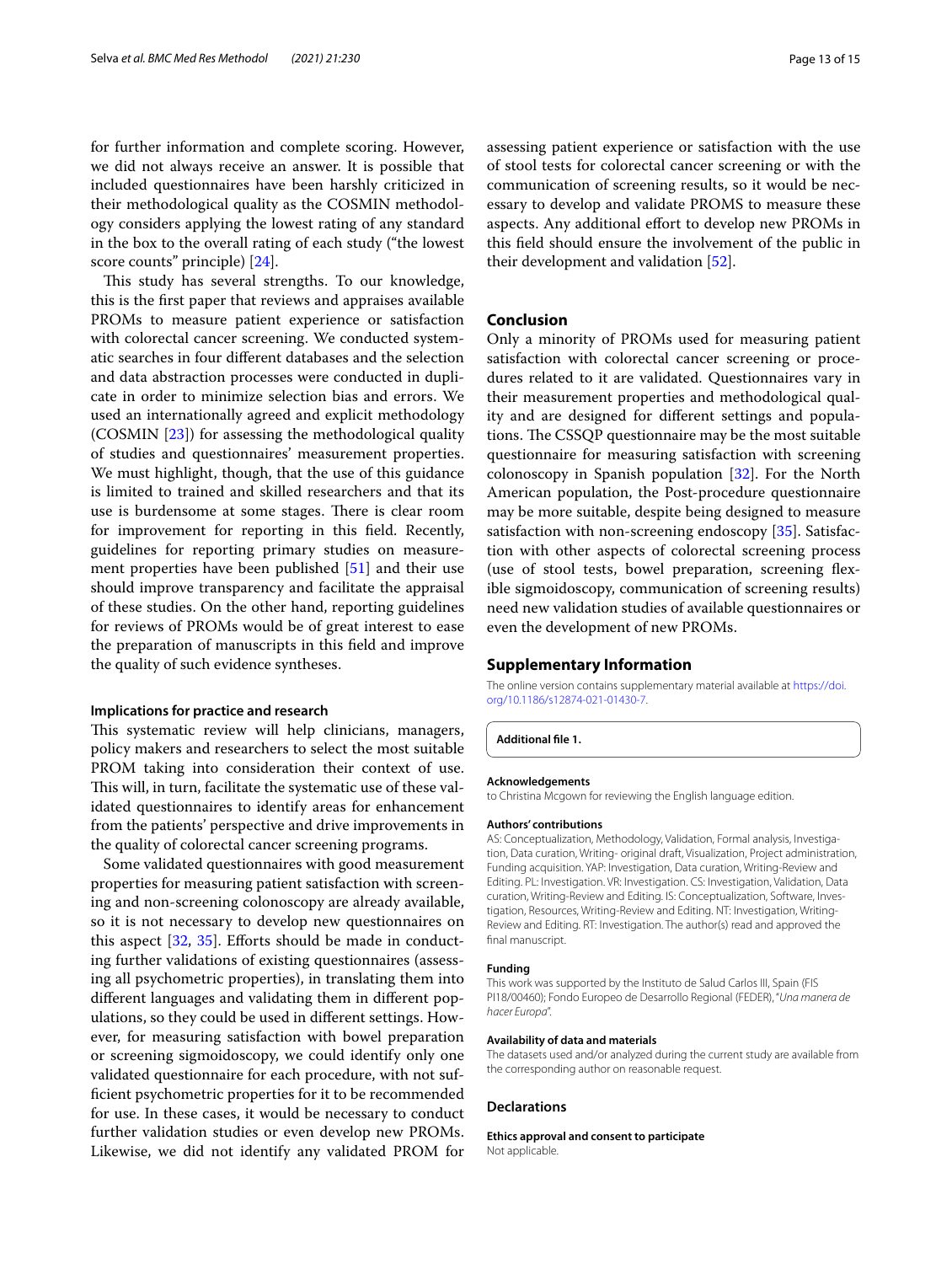#### **Consent for publication**

Not applicable.

#### **Competing interests**

The authors declare that they have no competing interests

#### **Author details**

<sup>1</sup> Clinical Epidemiology and Cancer Screening, Parc Taulí Hospital Universitari, Corporació Sanitària Parc Taulí, Edifci Santa Fè. Parc Taulí 1, Sabadell, 08208 Barcelona, Catalonia, Spain. <sup>2</sup>Universitat Autònoma de Barcelona, Bellaterra, Spain. <sup>3</sup> REDISSEC (Health Services Research on Chronic Patients Network), Madrid, Spain. <sup>4</sup>Universitat Oberta de Catalunya (Estudis de Psicologia i Ciències de l'Educació), Barcelona, Catalonia, Spain. <sup>5</sup>Fundación Canaria Instituto de Investigación Sanitaria de Canarias (FIISC), Tenerife, Spain. 6 Cancer Screening Programms. Althaia Xarxa Assistencial Universitària de Manresa, Manresa, Catalonia, Spain. <sup>7</sup> Direcció General de Planificació en Salut, Departament de Salut, Generalitat de Catalunya, Barcelona, Catalonia, Spain. <sup>8</sup>Tecnocampus, Universitat Pompeu Fabra, Mataró, Catalonia, Spain. <sup>9</sup>Institute of Biomedical Research, Hospital de la Santa Creu i Sant Pau, Barcelona, Spain. <sup>10</sup>Iberoamerican Cochrane Centre, Hospital de la Santa Creu i Sant Pau, Barcelona, Spain. 11CIBER Epidemiología y Salud Pública, Instituto de Salud Carlos III, Madrid, Spain. 12Epidemiology and Evaluation Department, Hospital del Mar, Barcelona, Catalonia, Spain. 13IMIM (Hospital del Mar Medical Research Institute), Barcelona, Catalonia, Spain. 14Gastroenterology Department, Institut d'Investigació i Innovació Parc Taulí I3PT, Parc Taulí Hospital Universitari, Sabadell, Catalonia, Spain. <sup>15</sup> Medical Oncology Department, Part Taulí Hospital Universitari, Sabadell, Catalonia, Spain.

#### Received: 15 June 2021 Accepted: 8 October 2021 Published online: 27 October 2021

#### **References**

- <span id="page-13-0"></span>IARC. Globocan 2012: Estimated cancer incidence, mortality and prevalence worldwide in 2012 [Internet]. International Agency for Research on Cancer. World Health Organization. [cited 2018 Aug 1]. Available from: [http://globocan.iarc.fr/Pages/fact\\_sheets\\_cancer.aspx](http://globocan.iarc.fr/Pages/fact_sheets_cancer.aspx)
- <span id="page-13-1"></span>2. De Angelis R, Sant M, Coleman MP, Francisci S, Baili P, Pierannunzio D, et al. Cancer survival in Europe 1999–2007 by country and age: results of EUROCARE--5-a population-based study. Lancet Oncol [Internet]. 2014 Jan [cited 2018 Jul 16];15(1):23–34. Available from: [http://linkinghub.elsev](http://linkinghub.elsevier.com/retrieve/pii/S1470204513705461) [ier.com/retrieve/pii/S1470204513705461](http://linkinghub.elsevier.com/retrieve/pii/S1470204513705461)
- <span id="page-13-2"></span>3. Cubiella JF, Castillejo MMMJ. Diagnóstico y prevención del cáncer colorectal. Guía de práctica clínica. IMC, editor. Madrid: Asociación Española de Gastroenterología y Sociedad Española de Medicina de Familia y comunitaria; 2018.
- <span id="page-13-3"></span>4. Issa IA, NouredDine M. Colorectal cancer screening: An updated review of the available options [Internet]. Vol. 23, World Journal of Gastroenterology. Baishideng Publishing Group Co., Limited; 2017 [cited 2021 Feb 24]. p. 5086–96. Available from:<https://pubmed.ncbi.nlm.nih.gov/28811705/>
- <span id="page-13-4"></span>5. European Comission. European Guidelines for quality assurance in colorectal cancer screening and diagnosis. First edit. Segnan N, Patnick J von KL, editor. Luxembourg; 2010.
- 6. Hewitson P, Glasziou P, Irwig L, Towler B, Watson E. Screening for colorectal cancer using the faecal occult blood test, Hemoccult [Internet]. Vol. 2007, Cochrane Database of Systematic Reviews. John Wiley and Sons Ltd; 2007 [cited 2021 Feb 24]. Available from: [https://pubmed.ncbi.nlm.](https://pubmed.ncbi.nlm.nih.gov/17253456/) [nih.gov/17253456/](https://pubmed.ncbi.nlm.nih.gov/17253456/)
- 7. Shaukat A, Mongin SJ, Geisser MS, Lederle FA, Bond JH, Mandel JS, et al. Long-Term Mortality after Screening for Colorectal Cancer. N Engl J Med [Internet]. 2013 Sep 19 [cited 2021 Feb 24];369(12):1106–14. Available from: <https://pubmed.ncbi.nlm.nih.gov/24047060/>
- 8. Fitzpatrick-Lewis D, Ali MU, Warren R, Kenny M, Sherifali D, Raina P. Screening for Colorectal Cancer: A Systematic Review and Meta-Analysis [Internet]. Vol. 15, Clinical Colorectal Cancer. Elsevier Inc.; 2016 [cited 2021 Feb 24]. p. 298–313. Available from: [https://pubmed.ncbi.nlm.nih.gov/](https://pubmed.ncbi.nlm.nih.gov/27133893/) [27133893/](https://pubmed.ncbi.nlm.nih.gov/27133893/)
- <span id="page-13-5"></span>9. Ventura L, Mantellini P, Grazzini G, Castiglione G, Buzzoni C, Rubeca T, et al. The impact of immunochemical faecal occult blood testing on colorectal cancer incidence. Dig Liver Dis [Internet]. 2014 Jan [cited 2021 Feb

24];46(1):82–6. Available from: [https://pubmed.ncbi.nlm.nih.gov/24011](https://pubmed.ncbi.nlm.nih.gov/24011791/) [791/](https://pubmed.ncbi.nlm.nih.gov/24011791/)

- <span id="page-13-6"></span>10. Navarro M, Nicolas A, Ferrandez A, Lanas A. Colorectal cancer population screening programs worldwide in 2016: An update [Internet]. Vol. 23, World Journal of Gastroenterology. Baishideng Publishing Group Co., Limited; 2017 [cited 2021 Feb 24]. p. 3632–42. Available from: [https://](https://pubmed.ncbi.nlm.nih.gov/28611516/) [pubmed.ncbi.nlm.nih.gov/28611516/](https://pubmed.ncbi.nlm.nih.gov/28611516/)
- <span id="page-13-7"></span>11. Schreuders EH, Ruco A, Rabeneck L, Schoen RE, Sung JJY, Young GP, et al. Colorectal cancer screening: A global overview of existing programmes. Gut [Internet]. 2015 1 [cited 2021 Feb 24];64(10):1637–49. Available from: <https://pubmed.ncbi.nlm.nih.gov/26041752/>
- <span id="page-13-8"></span>12. Osborne JM, Wilson C, Duncan A, Cole SR, Flight I, Turnbull D, et al. Patterns of participation over four rounds of annual fecal immunochemical test-based screening for colorectal cancer: What predicts rescreening? BMC Public Health [Internet]. 2017 1 [cited 2021 Mar 2];18(1). Available from: <https://pubmed.ncbi.nlm.nih.gov/28764667/>
- 13. Duncan A, Turnbull D, Wilson C, Osborne JM, Cole SR, Flight I, et al. Behavioural and demographic predictors of adherence to three consecutive faecal occult blood test screening opportunities: a population study. BMC Public Health. 2014;14:1.
- <span id="page-13-9"></span>14. Duncan A, Turnbull D, Gregory T, Cole SR, Young GP, Flight I, et al. Using the Transtheoretical Model of Behaviour Change to describe readiness to rescreen for colorectal cancer with faecal occult blood testing. Heal Promot J Aust [Internet]. 2012 [cited 2021 2];23(2):122–8. Available from: <https://pubmed.ncbi.nlm.nih.gov/23088473/>
- <span id="page-13-10"></span>15. Soler-Michel P, Courtial I, Bremond A. Reattendance of women for breast cancer screening programs. A review [Internet]. Vol. 53, Revue d'Epidemiologie et de Sante Publique. Elsevier Masson SAS; 2005 [cited 2021 Feb 24]. p. 549–67. Available from: [https://pubmed.ncbi.nlm.nih.](https://pubmed.ncbi.nlm.nih.gov/16434928/) [gov/16434928/](https://pubmed.ncbi.nlm.nih.gov/16434928/)
- 16. Almog R, Hagoel L, Tamir A, Barnett O, Rennert G. Quality Control in a National Program for the Early Detection of Breast Cancer. Women's Satisfaction With the Mammography Process. Women's Heal Issues [Internet]. 2008 Mar [cited 2021 Feb 24];18(2):110–7. Available from: [https://](https://pubmed.ncbi.nlm.nih.gov/18319148/) [pubmed.ncbi.nlm.nih.gov/18319148/](https://pubmed.ncbi.nlm.nih.gov/18319148/)
- 17. Tang TS, Patterson SK, Roubidoux MA, Duan L. Women's mammography experience and its impact on screening adherence. Psychooncology [Internet]. 2009 [cited 2021 Feb 24];18(7):727–34. Available from: [https://](https://pubmed.ncbi.nlm.nih.gov/19035468/) [pubmed.ncbi.nlm.nih.gov/19035468/](https://pubmed.ncbi.nlm.nih.gov/19035468/)
- <span id="page-13-11"></span>18. Peipins LA, Shapiro JA, Bobo JK, Berkowitz Z. Impact of women's experiences during mammography on adherence to rescreening (United States) [Internet]. Vol. 17, Cancer Causes and Control. Cancer Causes Control; 2006 [cited 2021 Mar 2]. p. 439–47. Available from: [https://pubmed.](https://pubmed.ncbi.nlm.nih.gov/16596296/) [ncbi.nlm.nih.gov/16596296/](https://pubmed.ncbi.nlm.nih.gov/16596296/)
- <span id="page-13-12"></span>19. Beattie M, Murphy DJ, Atherton I, Lauder W. Instruments to measure patient experience of healthcare quality in hospitals: A systematic review. Syst Rev [Internet]. 2015 [cited 2021 Mar 5];4(1). Available from: [https://](https://pubmed.ncbi.nlm.nih.gov/26202326/) [pubmed.ncbi.nlm.nih.gov/26202326/](https://pubmed.ncbi.nlm.nih.gov/26202326/)
- <span id="page-13-13"></span>20. Klose K, Kreimeier S, Tangermann U, Aumann I, Damm K. Patient- and person-reports on healthcare: preferences, outcomes, experiences, and satisfaction – an essay. Health Econ Rev. 2016;6(1):1–11.
- <span id="page-13-14"></span>21. Crow R, Gage H, Hampson S, Hart J, Kimber A, Storey L, et al. The measurement of satisfaction with healthcare: Implications for practice from a systematic review of the literature [Internet]. Vol. 6, Health Technology Assessment. National Co-ordinating Centre for HTA; 2002 [cited 2021 Feb 25]. Available from: <https://pubmed.ncbi.nlm.nih.gov/12925269/>
- <span id="page-13-15"></span>22. Doyle C, Lennox L, Bell D. A systematic review of evidence on the links between patient experience and clinical safety and effectiveness [Internet]. Vol. 3, BMJ Open. BMJ Open; 2013 [cited 2021 Feb 24]. Available from: <https://pubmed.ncbi.nlm.nih.gov/23293244/>
- <span id="page-13-16"></span>23. Prinsen CAC, Mokkink LB, Bouter LM, Alonso J, Patrick DL, de Vet HCW, et al. COSMIN quideline for systematic reviews of patient-reported outcome measures. Qual Life Res [Internet]. 2018;27(5):1147–57 [cited 2018 Oct 31] Available from: <http://www.ncbi.nlm.nih.gov/pubmed/29435801>.
- <span id="page-13-18"></span>24. Mokkink LB, de Vet HCW, Prinsen CAC, Patrick DL, Alonso J, Bouter LM, et al. COSMIN Risk of Bias checklist for systematic reviews of Patient-Reported Outcome Measures. Qual Life Res [Internet]. 2018 May 19 [cited 2018 Oct 31];27(5):1171–9. Available from: [http://www.ncbi.nlm.nih.gov/](http://www.ncbi.nlm.nih.gov/pubmed/29260445) [pubmed/29260445.](http://www.ncbi.nlm.nih.gov/pubmed/29260445)
- <span id="page-13-17"></span>25. Terwee CB, Prinsen CAC, Chiarotto A, Westerman MJ, Patrick DL, Alonso J, et al. COSMIN methodology for evaluating the content validity of